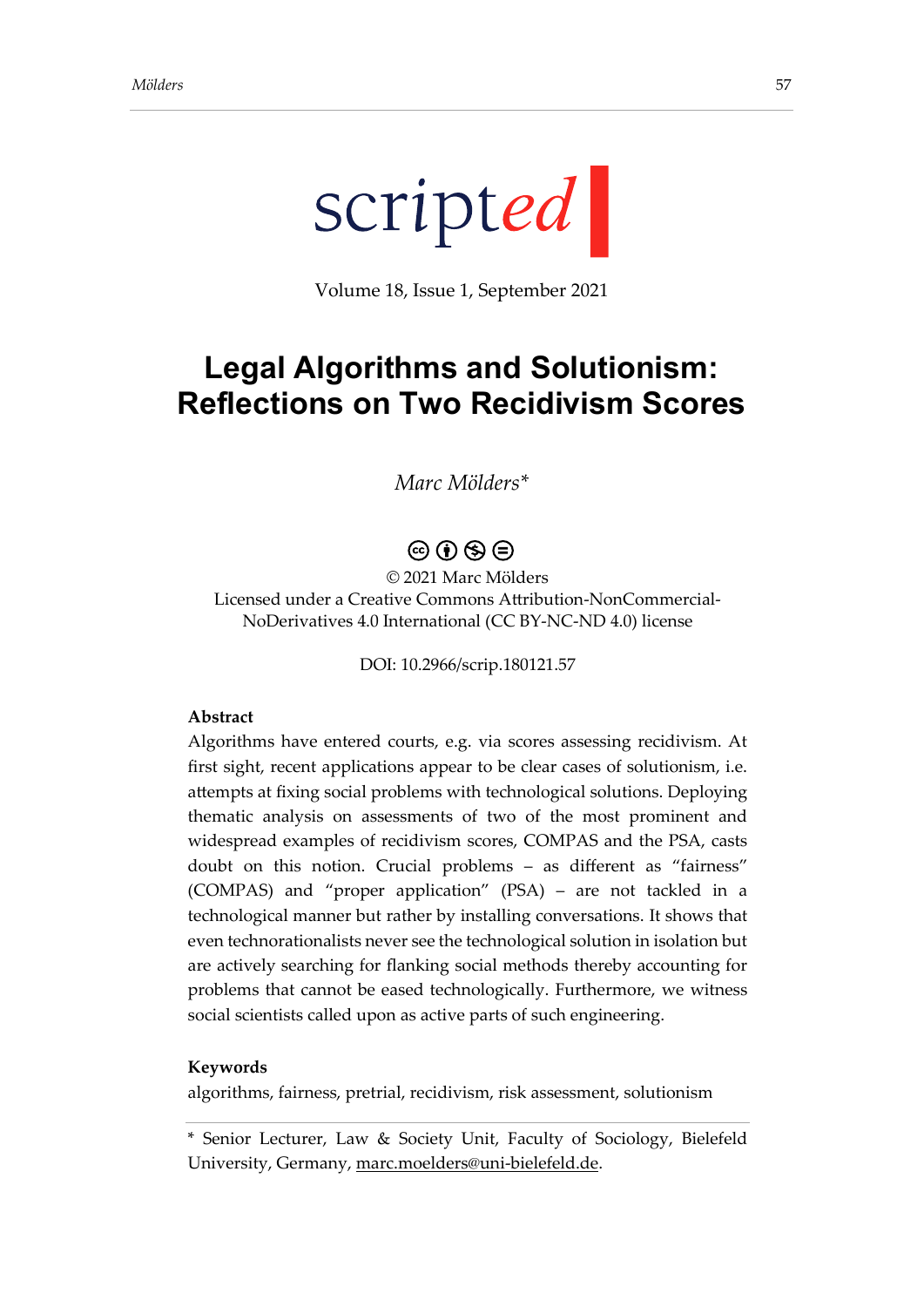## **1 Introduction**

Algorithms have entered courts. Scores and legal algorithms assessing recidivism or failure to appear in court are both widespread and widely criticised. Some confusion might be due to rather vague notions of what algorithms are. <sup>1</sup> To clarify this term from the very beginning, the contribution at hand understands algorithms as step-by-step instructions to solve a defined (respectively: definable) problem in finite time by a computer, written in computer language, i.e. code. 2

The algorithms this article deals with do not replace human decisionmaking but assist it. The difference the algorithm makes does not necessarily need to result in deviant decisions (such as detain or release). The main difference rather refers to the way to get to decisions – especially with respect to the pace and the number of information to process.

Solutionism is a critical stance putting forward that we live in an era which is getting used to technical solutions – especially to algorithms – for social problems. After discussing "sentencing information systems" as legal algorithm's predecessors, the concept of solutionism is sketched in section 2. Algorithms quantifying a defendant's likelihood to reoffend seem to be clear cases to criticise as solutionism. Launching such technological solutions, this is at the core of my argument, produces problems for which not even "technorationalists" demand technical, but rather social strategies. Unlike technoescapists, technorationalists do see the need for politics and the law as social systems, yet they consider such systems underperforming. According to

<sup>1</sup> Robert Seyfert and Jonathan Roberge (eds.), *Algorithmic cultures. Essays on meaning, performance and new technologies* (London, New York: Routledge, 2006).

<sup>&</sup>lt;sup>2</sup> Angèle Christin, "Algorithms in practice. Comparing web journalism and criminal justice" (2017) 4(2) *Big Data & Society* 1-14, p. 2.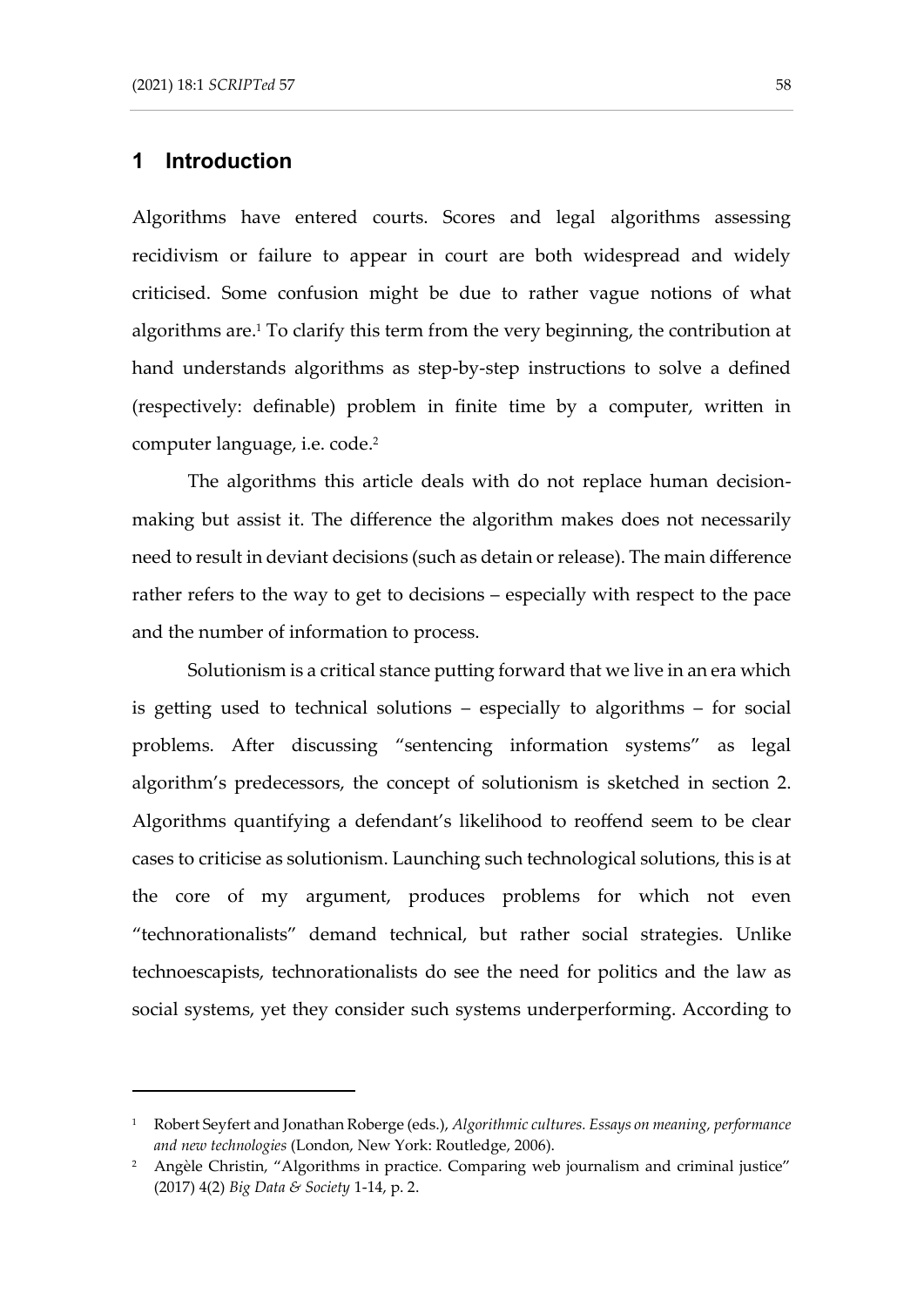them, such obstacles might best be removed by technology. But even this certain type of solutionist never sees the technological solution in isolation, but is surprisingly willing to advocate for flanking social and organisational methods to get the techno-solution work properly, or argue for controlled remedial action on the human side when the project runs into trouble.

The article arrives at this main conclusion by deploying thematic analysis which is introduced in section 3.1. Two types of material – self-descriptions from the producers and evaluative studies – are analysed this way. Sections 3.2 and 3.3 present the results referring to two of the most prominent examples for legal algorithms or recidivism scores: Correctional Offender Management Profiling for Alternative Sanctions (COMPAS) and the Public Safety Assessment (PSA). Problems becoming increasingly visible after their launch refer to their fairness across different societal groups as well as their (proper) usage across different parts of the courtroom workgroup. As different as these problems might seem, it is striking that corresponding solutions, not least proposed by technologists, call for social, conversational, non-technical solutions. Thus, this study adds to the literature on artificial intelligence (AI) in the justice system by deploying thematic analysis to arrive at a more nuanced understanding of solutionism in the justice system, and the explanatory value of this concept.

The observations from the two examples are discussed in section 4. Working on the human rather than technical capacity to be open to surprise is done in a controlled, yet non-technical manner. Fairness, it is called upon, should be discussed in formats of stakeholder participation. On the one hand, this demand is supported by a wide range of experts. On the other hand, there seems to be little interest in society on algorithms and their regulation beyond expert elites; sparking public interest in this topic seems hard to engineer, again.

Section 5 summarises, draws some final conclusions, and reflects on a rather surprising and interesting demand for social scientific expertise for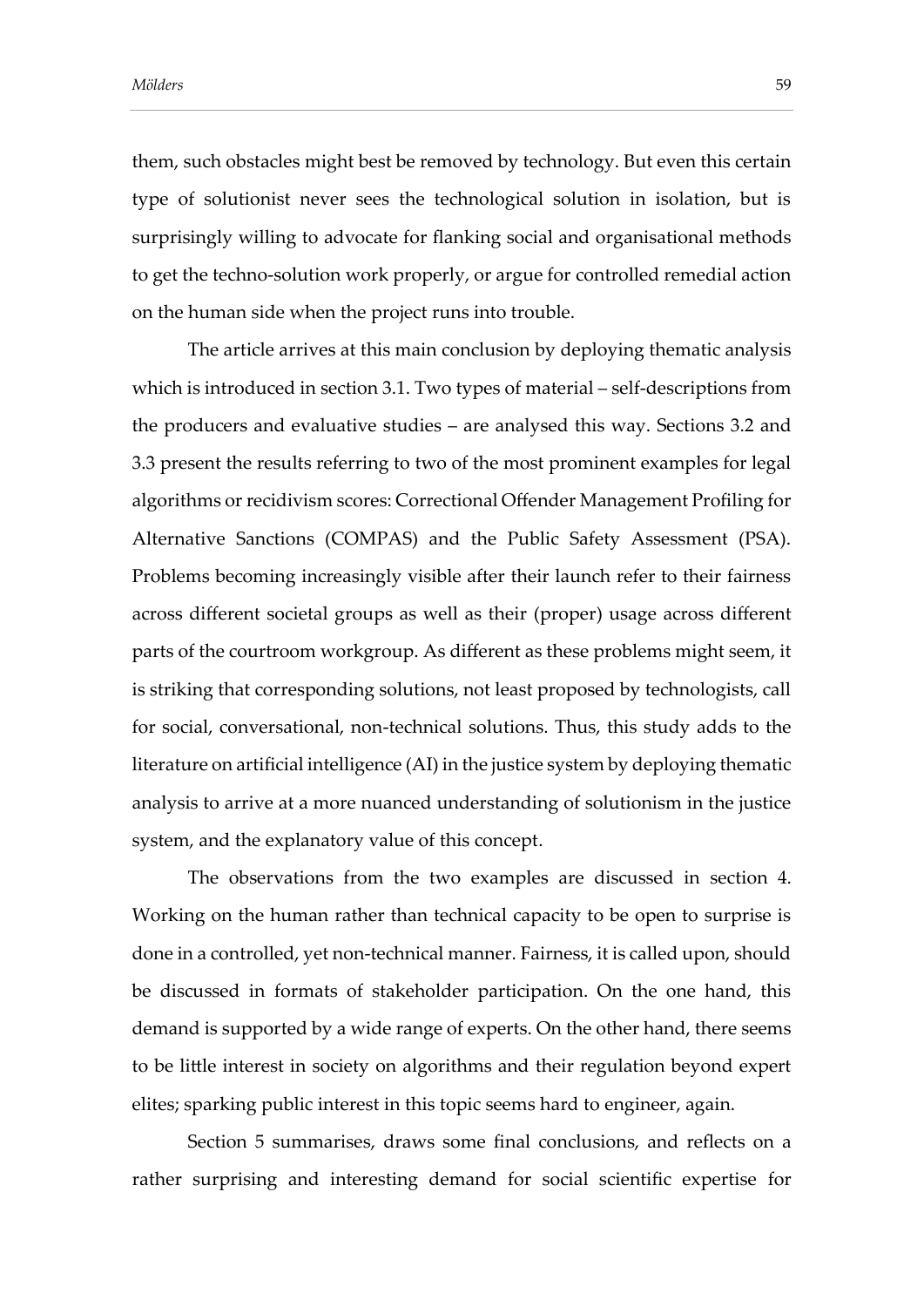working on problems technology poses when it is built to work on social problems.

#### **2 Solutionism: Conceptual context and thesis**

Section 3 will introduce two of the most prominent examples for legal algorithms or recidivism scores: Correctional Offender Management Profiling for Alternative Sanctions (COMPAS) and the Public Safety Assessment (PSA). Here, assessing recidivism means that a trained algorithm scans data from criminal records or from interviews by probation officers to develop a score intended to assist judicial decisions. Differences between both options will be discussed later.

These are comparatively recent developments in terms of technology. Yet this does not mean it is coming without precedent. It is worth a reminder of the discussion around and the practice of sentencing grids. In his evaluation of a federal sentencing grid, Miller (1991) also analysed numbers' capacity to aid judicial decision-making in the United States. <sup>3</sup> This federal grid showed fortythree rows (Offense Levels) and six columns (Criminal History Levels) producing 258 "boxes" altogether. Although we are talking about sheets of paper, it is easy to see this as an attempt to "automate" sentencing. Miller's conclusion was not to compute this process, but to simplify it. The Minnesota grid being the role model of that time, the author comes up with seven offense levels. <sup>4</sup> We will see that it is particularly remarkable that this experimental grid did not include a criminal history dimension.

<sup>3</sup> Marc Miller, "True Grid: Revealing Sentencing Policy" (1991) 25(3) *U.C. Davis Law Review* 587- 615.

<sup>4</sup> See Andrew von Hirsch, Kay A. Knapp, and Michael H. Tonry, *The Sentencing Commission and Its Guidelines* (Boston: Northeastern University Press, 1987). For an update on federal sentencing schemes see Dawinder S. Sidhu, "Towards the Second Founding of Federal Sentencing" (2017) 77(2) *Maryland Law Review* 485-546.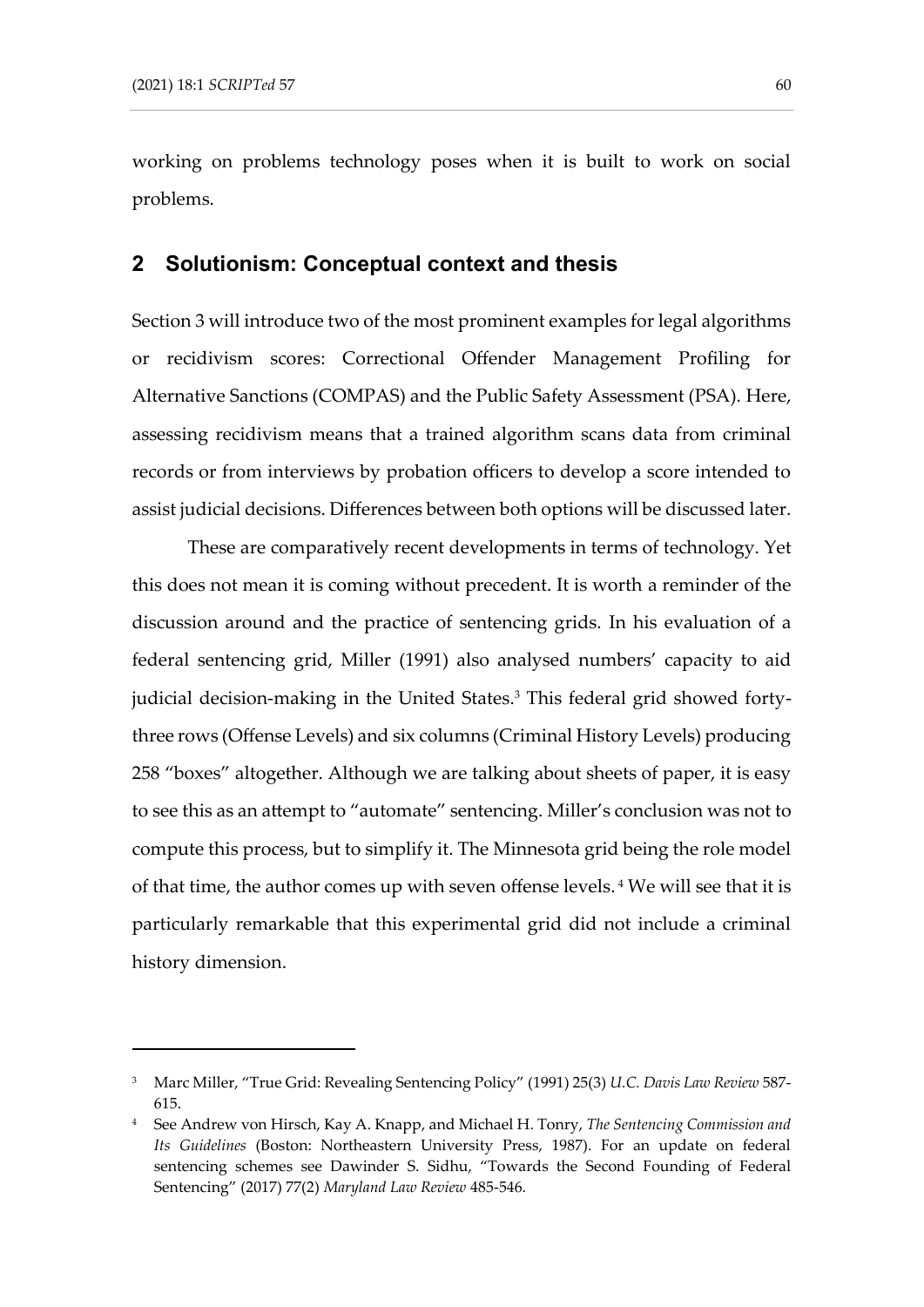This discussion shows that there is a long tradition of trying to assist judicial sentencing with numbers, cutting discretion in favour of quantified standardisation. 5 It may be due to such practical interventions into the profession that almost all such projects were accompanied by judicial resistance. Tata et al. (1996) describe different Sentencing Information Systems (SIS) worldwide.<sup>6</sup> In Canada, for instance, judges showed little interest in information about current court practice. They were not accustomed to using numerical information. In another Canadian case, in British Columbia, it was concluded that judges were insufficiently consulted and involved, particularly in the project's early stages.

Exactly this was changed in a New South Wales SIS. Here, judicial education and training was part of the projects from the very beginning. Furthermore, this was organised by the same commission that managed the SIS. This was reported to have been well-received by users and to have served as a role model for the Scottish SIS.<sup>7</sup>

Thus, we know of a long history of numerical assistance as well as of judicial resistance against it. This leads to the question, what – if anything – is new about algorithmic support systems. To state the obvious, such software can proceed more data faster and spot formerly overseen patterns. Maybe it is more important to emphasise that now there is technology to match the well-

<sup>5</sup> See Leslie T. Wilkins et al., *Structuring Guidelines: Structuring Judicial Discretion. Report on the Feasibility Study* (U.S. Justice Department, 1978).

<sup>6</sup> Cyrus Tata, John N. Wilson, and Neil Hutton, "Representations of Knowledge and Discretionary Decision-Making by Decision-Support Systems: The Case of Judicial Sentencing" (1996) (2) *The Journal of Information, Law and Technology*.

<sup>7</sup> Janet Chan, "A Computerised Sentencing System for New South Wales Courts" (1991) (137) *Computer Law and Practice*; Neil Hutton, Cyrus Tata, and John N. Wilson, "Sentencing and Information Technology: Incidental Reform?" (1995) 2(3) *International Journal of Law and Information Technology*. For an overview of the contributions of digital technologies, AI to both the legal professions and the police, see Ephraim Nissan, "Digital technologies and artificial intelligence's present and foreseeable impact on lawyering, judging, policing and law enforcement" (2017) 32(3) *AI & Society* 441-464.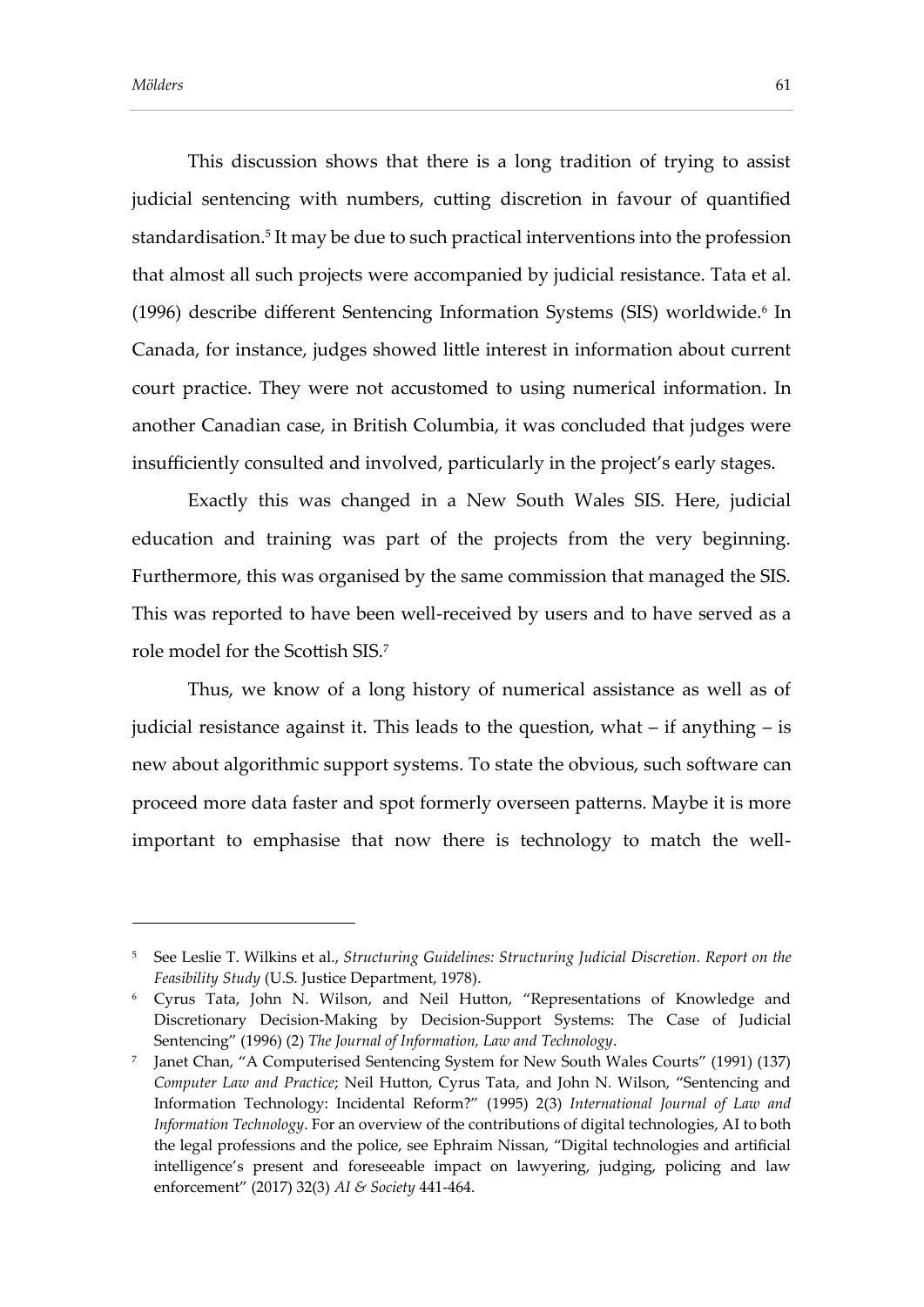documented will to simplify judicial decision-making. Moreover, some stances would hold that this refers to a general trend to search for technological aid for all sorts of problems: solutionism.

This article's empirical part will mainly deal with recidivism scores. Whatever the problem might be that such algorithms are meant to solve – be it overcrowded jails and prisons, the unjust bail system or the limited human capacity of information processing as well as human biases – they all fit to the well-received diagnosis of "solutionism". Solutionism is a critical concept which Evgeny Morozov defines as follows: "Recasting all complex social situations either as neatly defined problems with definite, computable solutions or as transparent and self-evident processes that can be easily optimized – if only the right algorithms are in place! […] I call the ideology that legitimizes and sanctions such aspirations 'solutionism'". 8

Pretrial hearings dedicated to deciding whether a defendant is released or detained might be viewed as complex and delicate trade-offs between personal freedom and social security. For an algorithm, there is no such thing as a delicate trade-off as long as there is a running script and sufficient data. In Morozov's terms, recidivism scores would rather appear as projects by technorationalists than by technoescapists. While technoescapists plan to get rid of established (legal and political) institutions altogether by technology, technorationalists intend to use technology to repair the current system: "technorationalists do not aim to rid us of building codes-they, like good technocrats, would prefer that such codes were adopted swiftly, without too much unnecessary consultation and debate". 9

<sup>8</sup> Evgeny Morozov, *To Save Everything, Click Here. Technology, Solutionism and the Urge to Fix Problems that Don't Exist* (New York: PublicAffairs, 2013), p. 5.

<sup>9</sup> *Ibid.*, p. 132.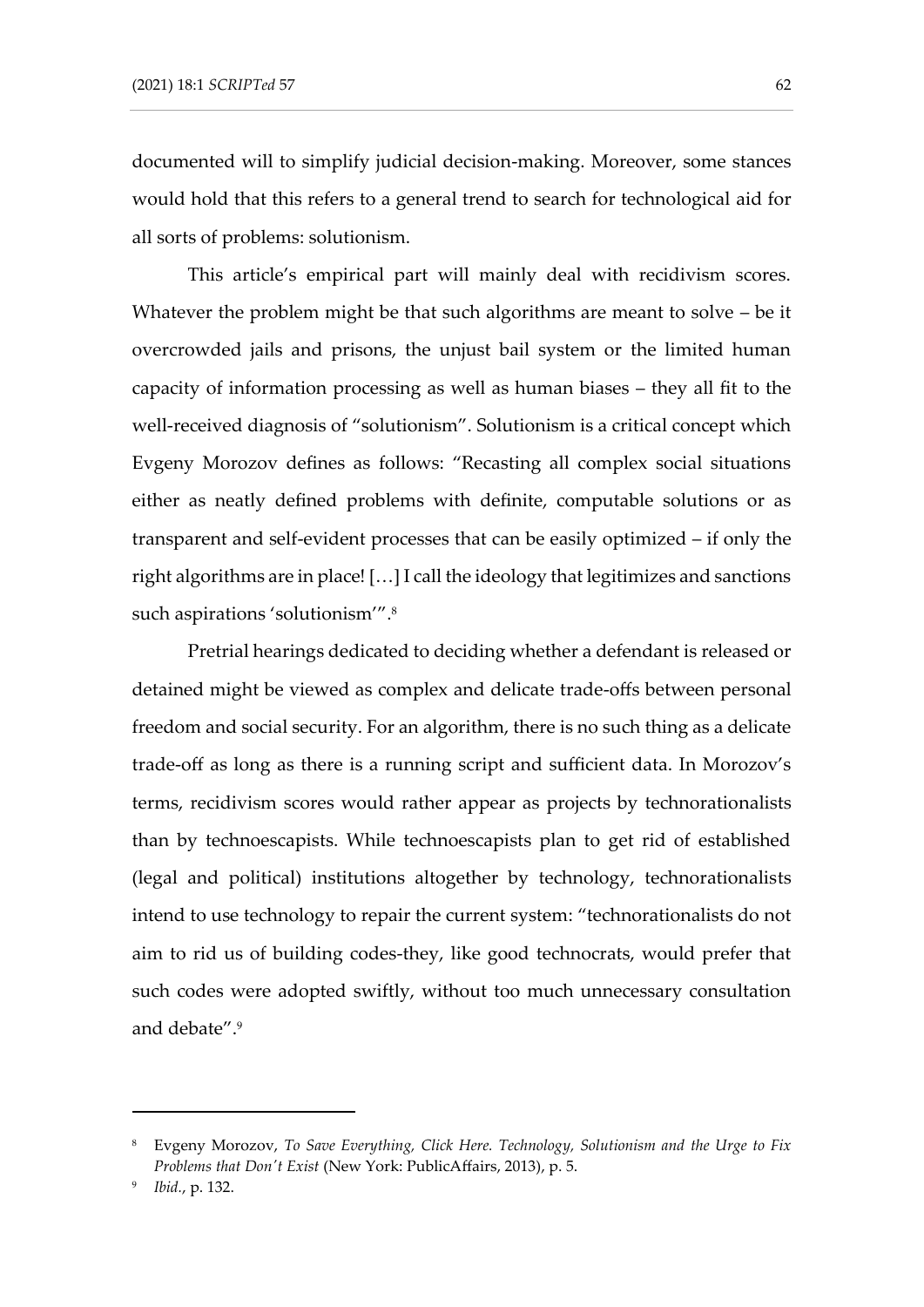We cannot prove what technorationalists actually prefer. What the paper at hand intends to assess instead is that the introduction of computable solutions – such as the legal algorithms under scrutiny here – is accompanied and followed by much "consultation and debate". Solutionism has gained traction in social theory.<sup>10</sup> Numbers showing the likelihood of reoffending instead of timeconsuming interviews might be considered as a showpiece for a solutionist project. The argument at hand will not disagree but claims that the solutionism critique stops (too) early. This critique's focus on algorithms as solvers of social problems leads a) to overlook problems occurring when algorithms are in place and b) to conceive of technorationalists as naïve and solely believing in technology's capacity for rationalisation.

Thus, the thesis is formulated that crucial problems – as different as "fairness" (COMPAS) and "proper application" (PSA) – are not tackled by technological but rather by social means. In the cases introduced in the following section, we might even speak of installed conversations.

## **3 Life after launch: Two cases of recidivism scores**

#### **3.1 Methodological remarks**

Methodologically, this examination relies on thematic analysis $11$  of two kinds of material: a) self-descriptions stemming from the producers and b) evaluative studies, largely coming from academia with the significant exception of one

<sup>&</sup>lt;sup>10</sup> For more references see Oliver Nachtwey and Timo Seidl, "The Solutionist Ethic and the Spirit of Digital Capitalism" (2020), available at https://doi.org/10.31235/osf.io/sgjzq (accessed 24 July 2020).

<sup>&</sup>lt;sup>11</sup> Jennifer Fereday and Eimear Muir-Cochrane, "Demonstrating Rigor Using Thematic Analysis: A Hybrid Approach of Inductive and Deductive Coding and Theme Development" (2006) 5(1) *International Journal of Qualitative Methods* 80-92.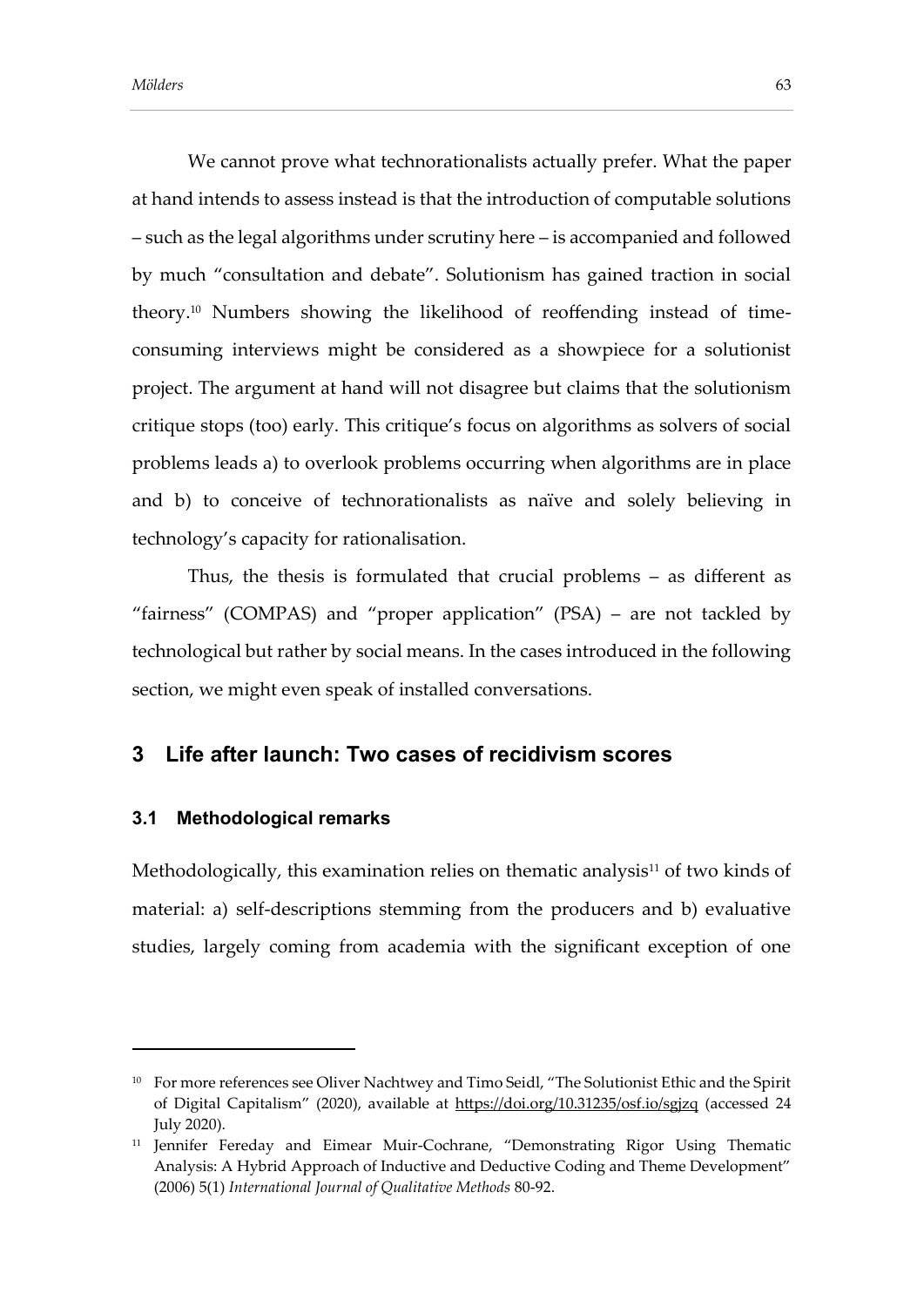report from investigative journalists.<sup>12</sup> Material A may come from websites, newspapers, magazines, newsletters, or podcasts – all of which are, in principle, publicly available. Whenever a conclusion is drawn from such a site, it is cited. Material B entails evaluations, assessments, and research papers.<sup>13</sup> This research design offers the advantage to draw conclusions from visiting both sides, proponents' internal view as well as (critical) appraisals from outside.

Asking for what problems occur after legal algorithms have been launched and what corresponding solutions are discussed, calls for a theorydriven research design that leaves space for insights offered by the data. Therefore, thematic analysis seems appropriate as it seeks a balance of deductive coding, derived from the theoretical framework and inductive coding from themes emerging from the material. Themes are identified through careful (re- )reading of the data as a form of pattern recognition, where emerging themes become the categories for analysis.<sup>14</sup> According to Boyatzis, a theme is "a pattern in the information that at minimum describes and organises the possible observations and at maximum interprets aspects of the phenomenon". <sup>15</sup> This approach is complemented by deductively scanning the data for answers to questions relevant from a certain conceptual perspective, such as: What problems occur after legal algorithms have been launched and what corresponding solutions are discussed? That fairness and (appropriate) usage, as we will see in the following, are the essential problems dealt with is a result of this kind of

<sup>&</sup>lt;sup>12</sup> Julia Angwin et al., "Machine Bias. There is software that is used across the county to predict future criminals. And it is biased against blacks" (2016), available at <https://www.propublica.org/article/machine-bias-risk-assessments-in-criminal-sentencing> (accessed 24 July 2020).

<sup>&</sup>lt;sup>13</sup> See Appendix for this collection.

<sup>14</sup> Fereday and Muir-Cochrane, *supra* n. 11, p. 82.

<sup>15</sup> Richard E. Boyatzis, *Transforming qualitative information. Thematic analysis and code development* (Thousand Oaks, London: SAGE), p. 161.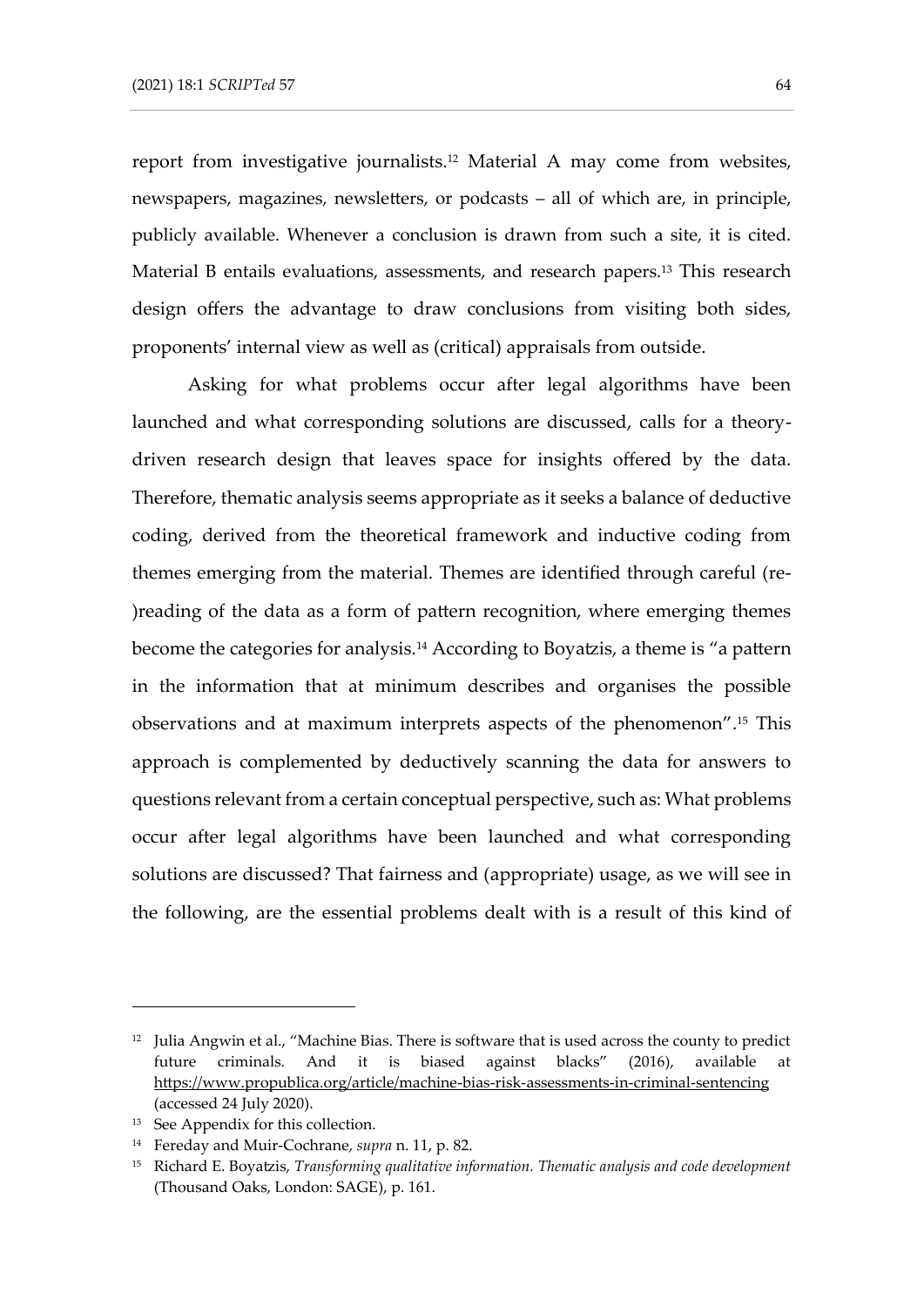approaching the data. Coming to such a result then leads to the next phase in which the material can be scanned for contributions to these more specific problems and solutions.

### **3.2 Case A: COMPAS**

COMPAS stands for "Correctional Offender Management Profiling for Alternative Sanctions". This name hints at the fact that it was not planned to be used in courts initially.<sup>16</sup> Yet it is used as a risk assessment instrument to predict, *inter alia*, recidivism in pretrial hearings frequently dealing with bail decisions. The private company Northpointe (now: Equivant) developed this algorithm from answers to 137 questions stemming from interviews by probation officers or from criminal records.<sup>17</sup> However, Equivant states that their pretrial risk assessment algorithm uses only six features.<sup>18</sup> Protected categories such as "race" are not surveyed explicitly but there are a lot of questions targeting the defendant's environment, so-called extra-legal factors. The software calculates a score between one and ten which is thought to assist judicial decision-making.

COMPAS became more widely known through the publication of Julia Angwin and her colleagues from the investigative journalism newsroom ProPublica: "Machine Bias. There's software used across the country to predict future criminals. And it's biased against blacks" in 2016. This study basically dealt with the statistical evidence that COMPAS has a racial bias.<sup>19</sup> It says:

<sup>&</sup>lt;sup>16</sup> See https://www.equivant.com/compas-classification/ (accessed 24 July 2020).

<sup>&</sup>lt;sup>17</sup> Julia Dressel and Hany Farid, "The accuracy, fairness, and limits of predicting recidivism" (2018) 4(1) *Science advances* 1-5.

<sup>18</sup> Sam Corbett-Davies and Sharad Goel, "The Measure and Mismeasure of Fairness: A Critical Review of Fair Machine Learning" (2018), available at https://arxiv.org/pdf/1808.00023 (accessed 24 July 2020), p. 19.

<sup>19</sup> Angwin et al., *supra* n. 12.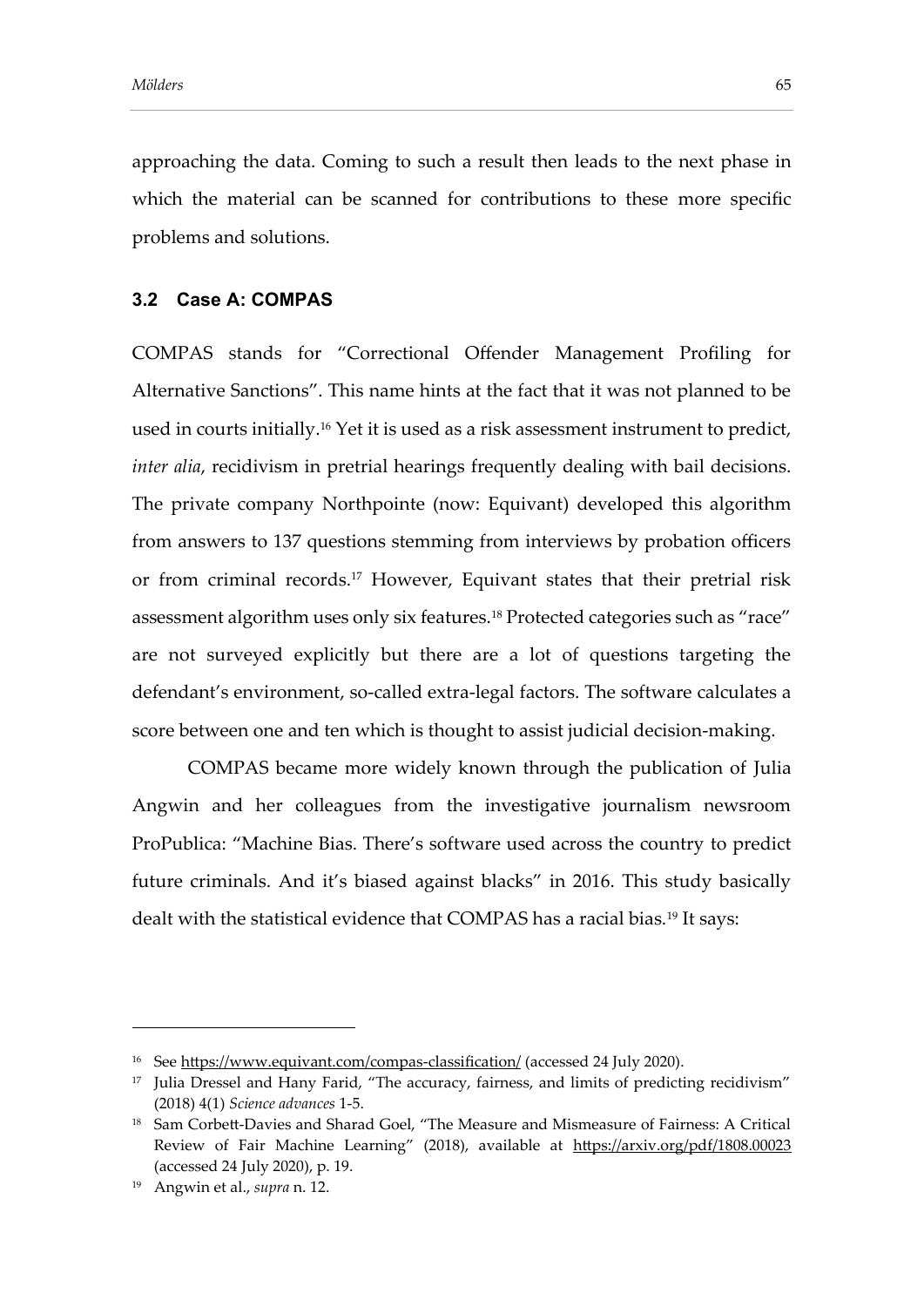- The formula was particularly likely to falsely flag black defendants as future criminals, wrongly labelling them this way at almost twice the rate as white defendants: 44.9: 23.5%.
- White defendants were mislabelled as low risk more often than black defendants: 28: 47.7%.

Thus, the rationale is an unjust distribution of false positives and false negatives. Interestingly, other studies that used the same data came to opposite conclusions; precisely that COMPAS was a fair instrument precisely because of a lack of difference in predictive utility by race.<sup>20</sup> Here, we witness two mathematically incompatible notions of fairness.<sup>21</sup> This made Science & Technology Studies (STS) scholars Peter Müller and Nikolaus Pöchhacker conclude that all related discussions were located on a statistical level. It was no longer about whether using such instruments was the right way but only *how* to quantify risk assessment. Supporting as well as criticising legal algorithms was done in terms of mathematics, leaving anything incalculable aside.<sup>22</sup> This would mean that technology also dominated an algorithm's life after launch.

As shown, fairness and equal treatment were the aspects that lead to especially controversial discussions around COMPAS. Richard Berk and his

<sup>&</sup>lt;sup>20</sup> Anthony W. Flores, Kristin Bechtel, and Christopher T. Lowenkamp, "False Positives, False Negatives, and False Analyses: A Rejoinder to Machine Bias: There's Software Used across the Country to Predict Future Criminals. And It's Biased against Blacks" (2016) 80(2) *Federal Probation* 38-46.

<sup>21</sup> Alexandra Chouldechova, "Fair Prediction with Disparate Impact: A Study of Bias in Recidivism Prediction Instruments" (2017) 5(2) *Big Data* 153-163; Jon Kleinberg, Sendhil Mullainathan, and Manish Raghavan, "Inherent Trade-Offs in the Fair Determination of Risk Scores" (2016), available at <https://arxiv.org/pdf/1609.05807> (accessed 28 July 2020); Jon Kleinberg et al., "Discrimination in the Age of Algorithms" (2019), available at [https://papers.ssrn.com/sol3/papers.cfm?abstract\\_id=3329669](https://papers.ssrn.com/sol3/papers.cfm?abstract_id=3329669) (accessed 28 July 2020).

<sup>22</sup> Peter Müller and Nikolaus Pöchhacker, "Algorithmic Risk Assessment als Medium des Rechts. Medientechnische Entwicklung und institutionelle Verschiebungen aus Sicht einer Techniksoziologie des Rechts" *Österreichische Zeitschrift für Soziologie* 44(S1) 157-179, p. 168.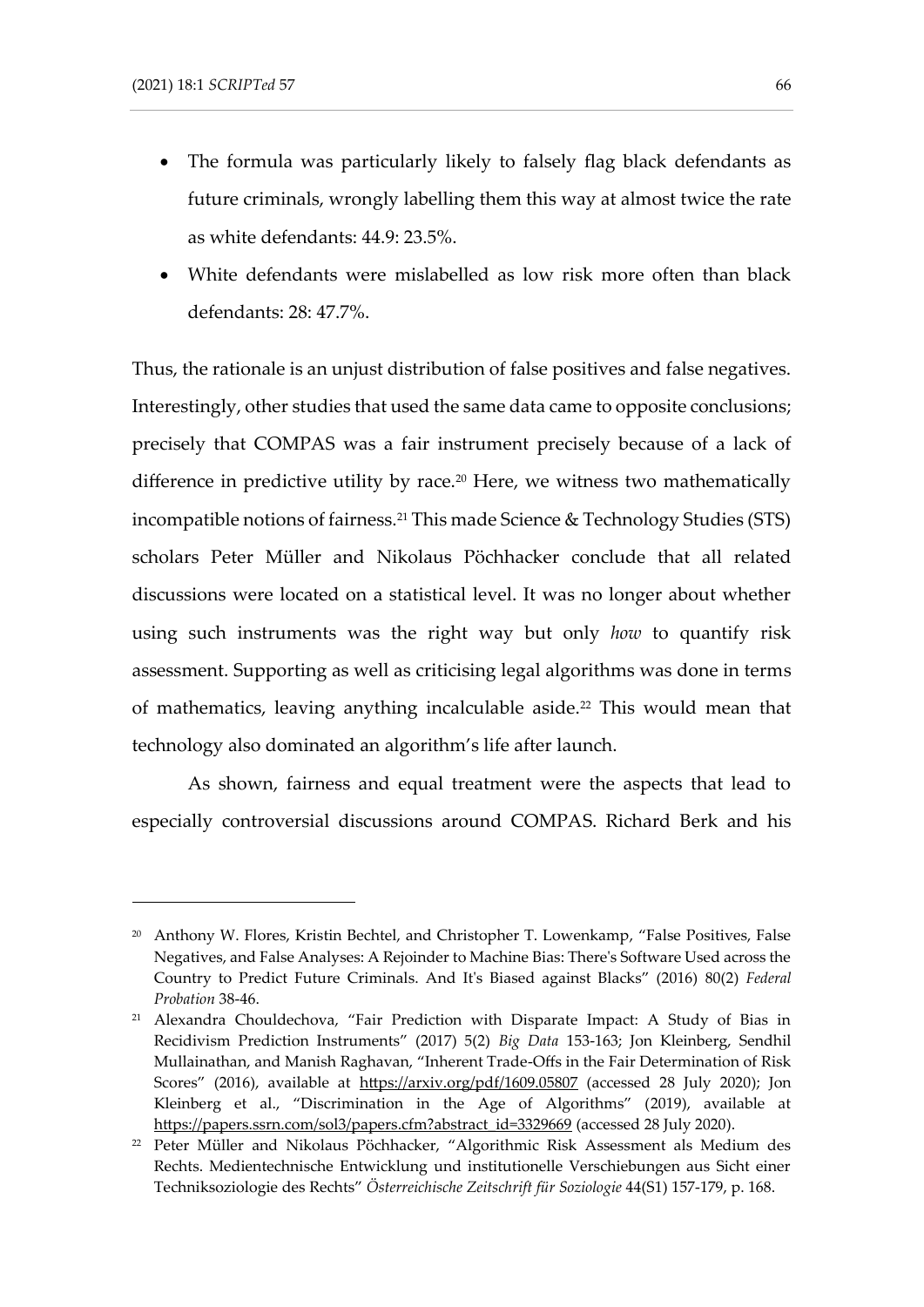colleagues from Statistics, Criminology, and Computer and Information Science have shown that there are even five different definitions of algorithmic fairness: Overall accuracy equality, statistical parity, conditional procedure accuracy equality, conditional use accuracy equality, and treatment equality. <sup>23</sup> Although the authors develop an overarching concept called "total fairness", they insist that this was practically unattainable. Generally speaking, accuracy and fairness are conflicting goals.

Berk et al. conclude that "in the end, it will fall to stakeholders – not criminologists, not statisticians and not computer scientists – to determine the tradeoffs. […] These are matters of values and law, and ultimately, the political process. They are not matters of science". <sup>24</sup> To work on the problem of fairness, they propose procedures of stakeholder participation. Obviously, this is not a technical solution. At most, we could describe this as social engineering which may be followed by technology: "If there is a policy preference, it should be built into the algorithm". <sup>25</sup> It seems to be far from clear, what deliberation format would be the first choice: "In some cases, this can be through deliberations of a city council or other legislative bodies. In other cases, reform efforts are guided by a standing committee of stakeholder representatives, a commission, or an official advisory board. In yet other cases, there can be an ad hoc oversight committee with wide stakeholder representation. In practice, there are a host of details to be worked out such as which stakeholders can participate and the

<sup>&</sup>lt;sup>23</sup> Richard Berk et al., "Fairness in Criminal Justice Risk Assessments: The State of the Art" (2018) 50(1) *Sociological Methods & Research* 3-44.

<sup>24</sup> *Ibid.*, p. 35.

<sup>25</sup> *Ibid.*, p. 31.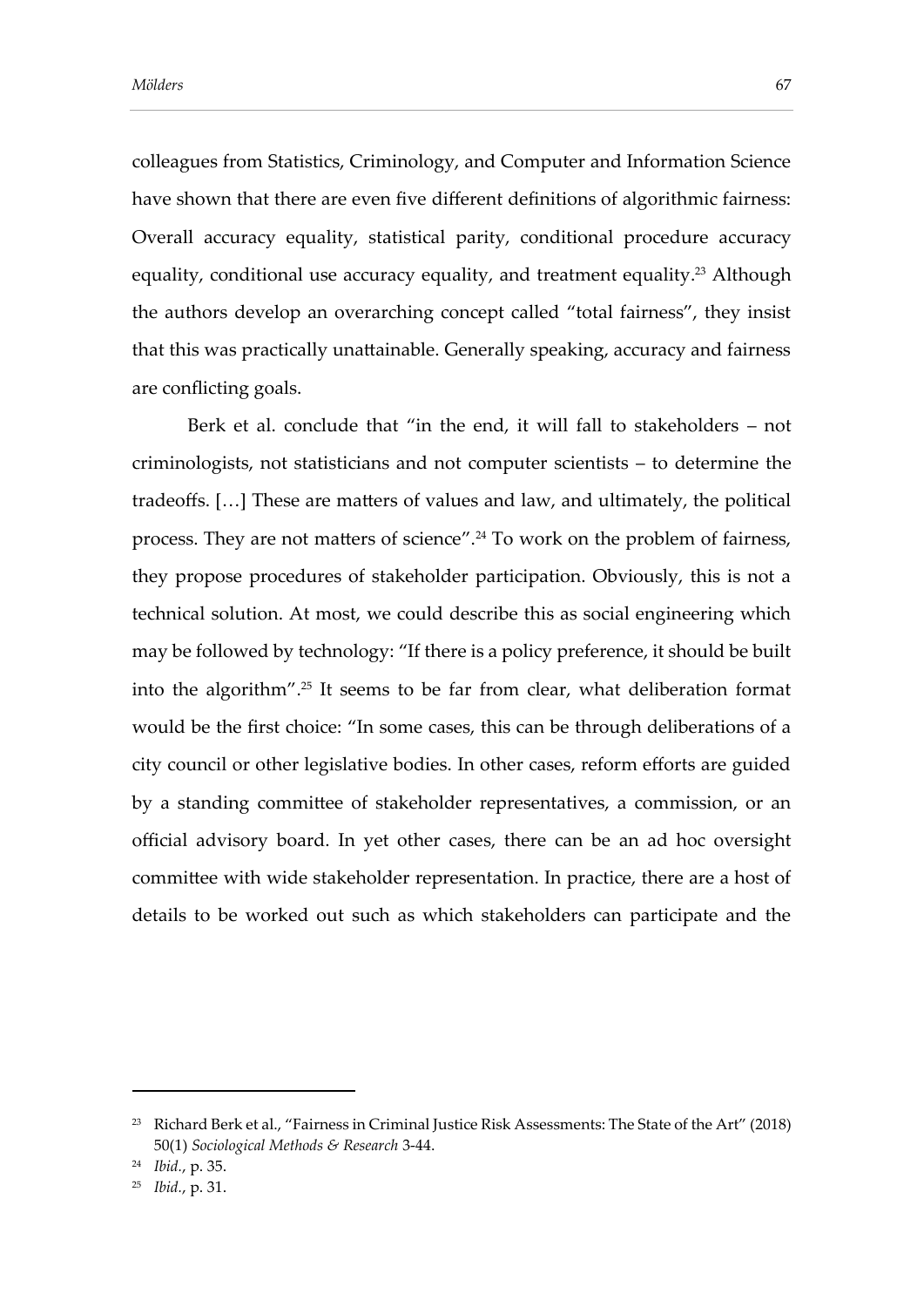procedural rules to be adopted. Further discussion would be a lengthy diversion and beyond the expertise of the authors". 26

Müller and Pöchhacker had concluded that the entire fairness debate was using statistics as a kind of official language.<sup>27</sup> Here, we witness that native speakers of exactly this language rather point to languages that solutionists must qualify as outdated: the languages of the law and politics.

If we agreed that this casts doubt on the notion that it is all about technology, we can now turn to the second case: The PSA. As will be shown, we can conceive of the PSA as a case of learning from the experiences with COMPAS in several ways.

#### **3.3 Case B: PSA**

PSA stands for Public Safety Assessment. Although this was not planned from the very beginning, all factors this algorithm uses can be seen on a website.<sup>28</sup> Unlike Northpointe, philanthropists Laura and John Arnold – respectively their organisation Arnold Ventures (formerly: Laura and John Arnold Foundation) – did not create a for-profit product. <sup>29</sup> These differences can be regarded as first attempts at working on popular accusations like a lack of transparency and profit-orientation. To tackle COMPAS' main problem – fairness – social science was commissioned; Arnold Venture is describing itself as an evidence-based endeavour. As its guiding principle, the organisation proclaims: "to invest in

<sup>&</sup>lt;sup>26</sup> Richard Berk and Ayya A. Elzarka, "Almost politically acceptable criminal justice risk assessment" (2020) *Criminology & Public Policy* 1-27.

<sup>27</sup> Müller and Pöchhacker, *supra* n. 22, p. 168.

<sup>&</sup>lt;sup>28</sup> See https://advancingpretrial.org/psa/factors/ (accessed 24 July 2020).

<sup>&</sup>lt;sup>29</sup> See Marc Faddoul, Henriette Ruhrmann, and Joyce Lee, "A Risk Assessment of a Pretrial Risk Assessment Tool: Tussles, Mitigation Strategies, and Inherent Limits" (2020), available at <http://arxiv.org/pdf/2005.07299v1> (accessed 30 July 2021).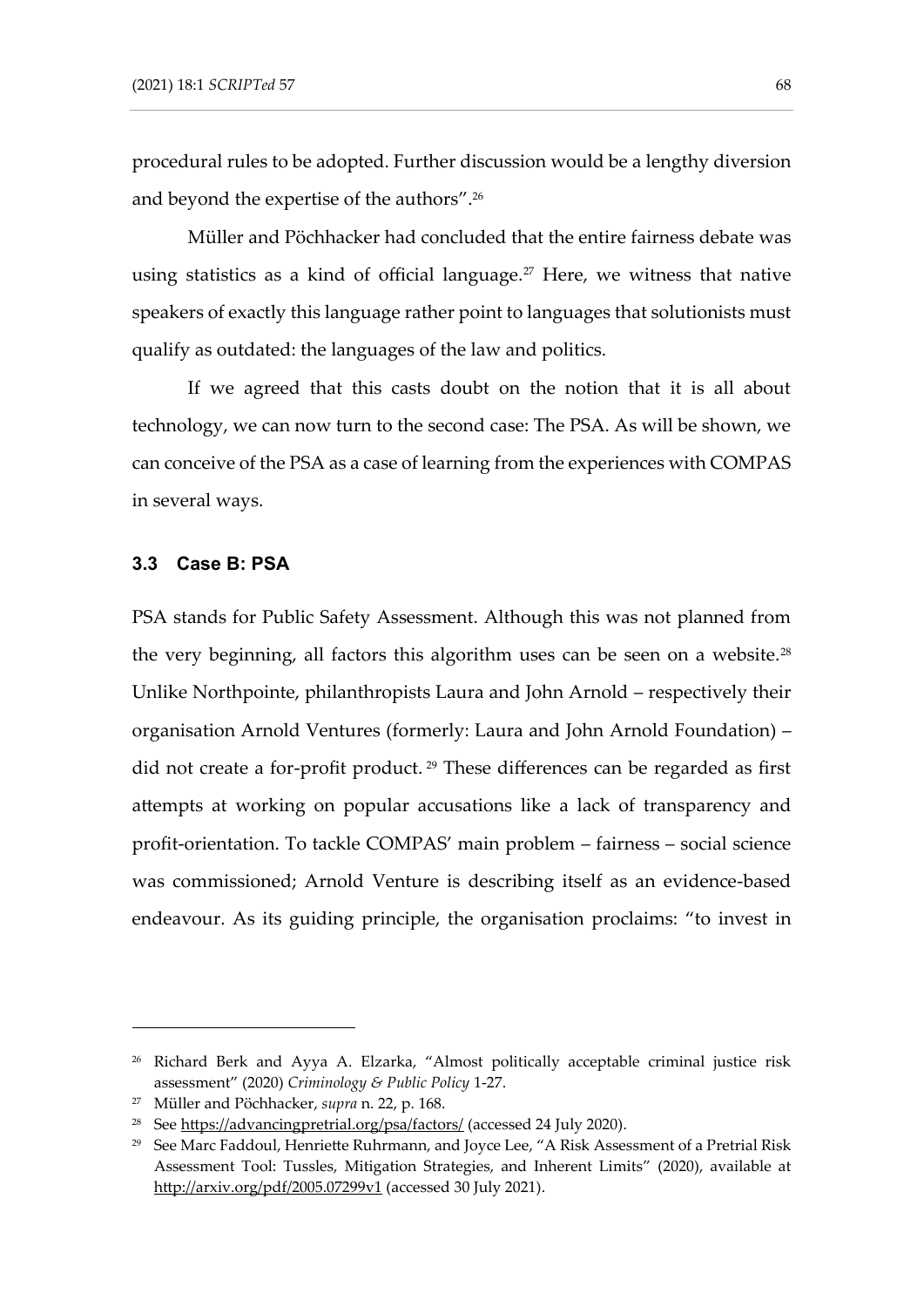evidence-based solutions that maximize opportunity and minimize injustice."<sup>30</sup> Social scientists<sup>31</sup> were asked to examine what factors - compatible with principles of equality – are most predictive of new (violent) criminal activity and failure to appear. A data set of 1.5 million cases of which approximately 750,000 cases were analysed from roughly 300 jurisdictions across the United States lead to these nine factors: Current violent offense, pending charge at time of the offense, prior misdemeanour conviction, prior felony conviction, prior violent conviction, prior failure to appear pretrial in past two years, prior failure to appear pretrial older than two years, prior sentence to incarceration, and age at current arrest; this last one being the only so-called extra-legal factor. Each factor adds a specific value to the overall risk score, which is then scaled down to separate scales for "Failure to Appear" (FTA) and "New Criminal Activity" (NCA) that range from one to six. Furthermore, there is a "New Violent Criminal Activity" (NVCA) flag (i.e., binary indicator of yes/no).<sup>32</sup>

Arguably, it is more interesting what the PSA does not look at: Race, gender, income, education, home address, drug use history, family status, marital status, national origin, employment, and religion.<sup>33</sup> By now, it is used in the states of Arizona, Kentucky, New Jersey, and Utah, as well as in counties and large cities, such as Phoenix, Chicago, and Houston.<sup>34</sup> Being aware of the problems COMPAS was confronted with (respectively: the software confronted

<sup>&</sup>lt;sup>30</sup> See https://www.arnoldventures.org/about (accessed 24 July 2020).

<sup>31</sup> Marie Van Nostrand has earned a Master's Degree in Public Administration, a second Master's degree in Urban Studies and a Doctorate in Public Policy with a specialty in research methods and statistics; Christopher Lowenkamp is a Social Science Analyst.

<sup>&</sup>lt;sup>32</sup> Matthew DeMichele et al., "The Public Safety Assessment. A Re-Validation and Assessment of Predictive Utility and Differential Prediction by Race and Gender in Kentucky" (2018), available at [https://papers.ssrn.com/sol3/papers.cfm?abstract\\_id=3168452](https://papers.ssrn.com/sol3/papers.cfm?abstract_id=3168452) (accessed 28 July 2020), p. 18.

<sup>33</sup> See [http://nacmconference.org/wp-content/uploads/2014/01/A2JLab-BackgroundMaterials-](http://nacmconference.org/wp-content/uploads/2014/01/A2JLab-BackgroundMaterials-20170130.pdf)[20170130.pdf](http://nacmconference.org/wp-content/uploads/2014/01/A2JLab-BackgroundMaterials-20170130.pdf) (accessed 24 July 2020).

<sup>34</sup> Se[e https://advancingpretrial.org/psa/psa-sites/](https://advancingpretrial.org/psa/psa-sites/) (accessed 24 July 2020).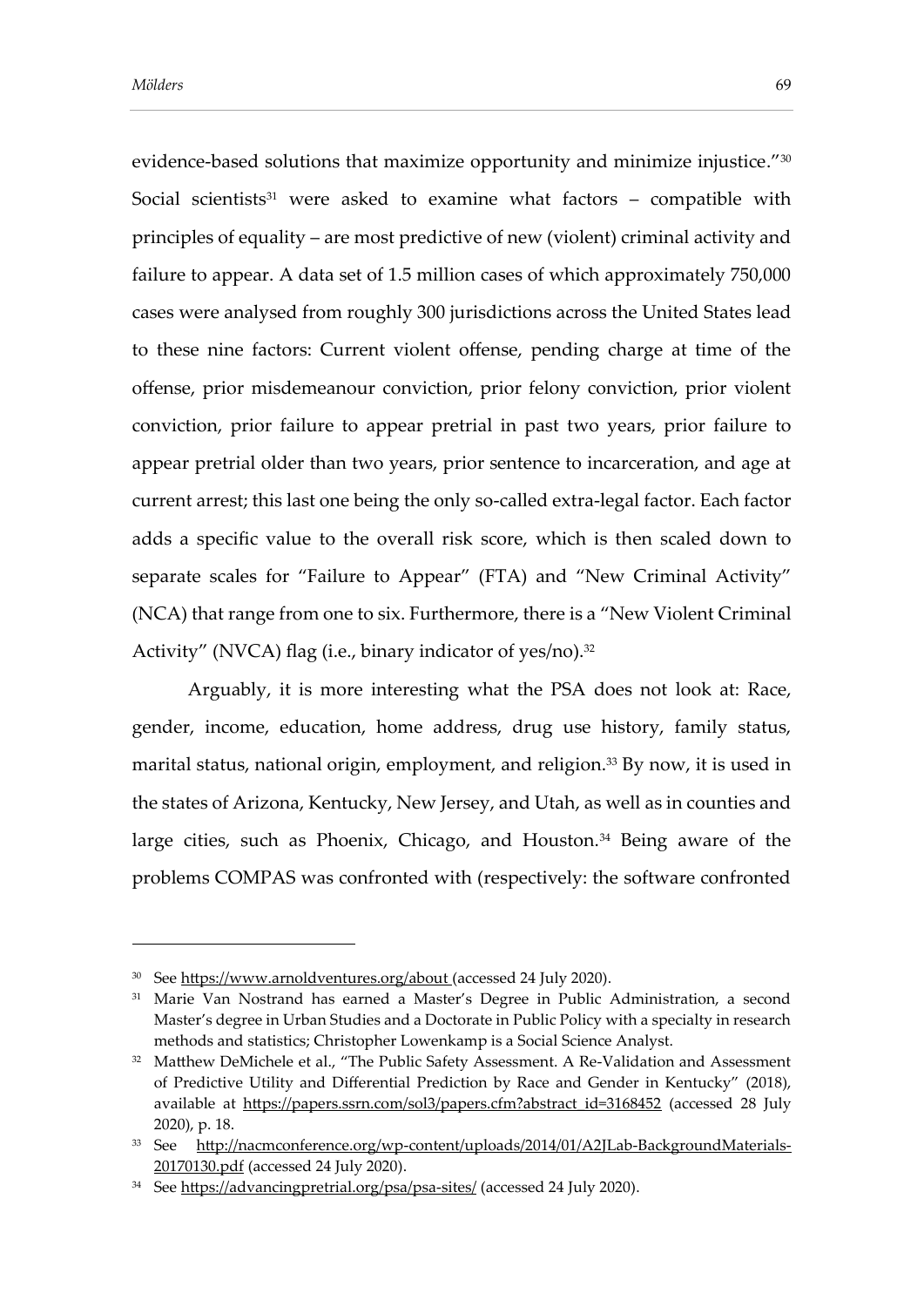others with), AV came up with a detailed PSA implementation process which is divided into seven phases: Readiness, Engagement, Assistance, Assessment, Automation, Training, Fidelity. These seven phases contain sixteen different steps altogether. <sup>35</sup>

The details this implementation process displays already hint at the fact that AV and its executing grantees – Advancing Pretrial Policy and Research (APPR) – know about implementation or application problems. This means that it is not relied on the properties of the algorithm but that a need for adapting to possible users is recognised. Again, this knowledge comes from social science. In her ethnographic study on the actual use of the PSA in several jurisdictions, Angèle Christin found instructive buffering strategies judges developed in order to lower the impact of this technology on their routines. For example, some printed risk score sheets to place them towards the end of the hundred pages or more that made up the files. 36

While we cannot know whether AV is aware of this certain study, the philanthropists did work with social and data scientists to constantly evaluate both, the actual use as well as the views of their instrument by courtrooms

<sup>35</sup> Se[e https://advancingpretrial.org/implementation/overview/](https://advancingpretrial.org/implementation/overview/) (accessed 28 July 2020).

<sup>36</sup> Christin, *supra* n. 2, p. 9.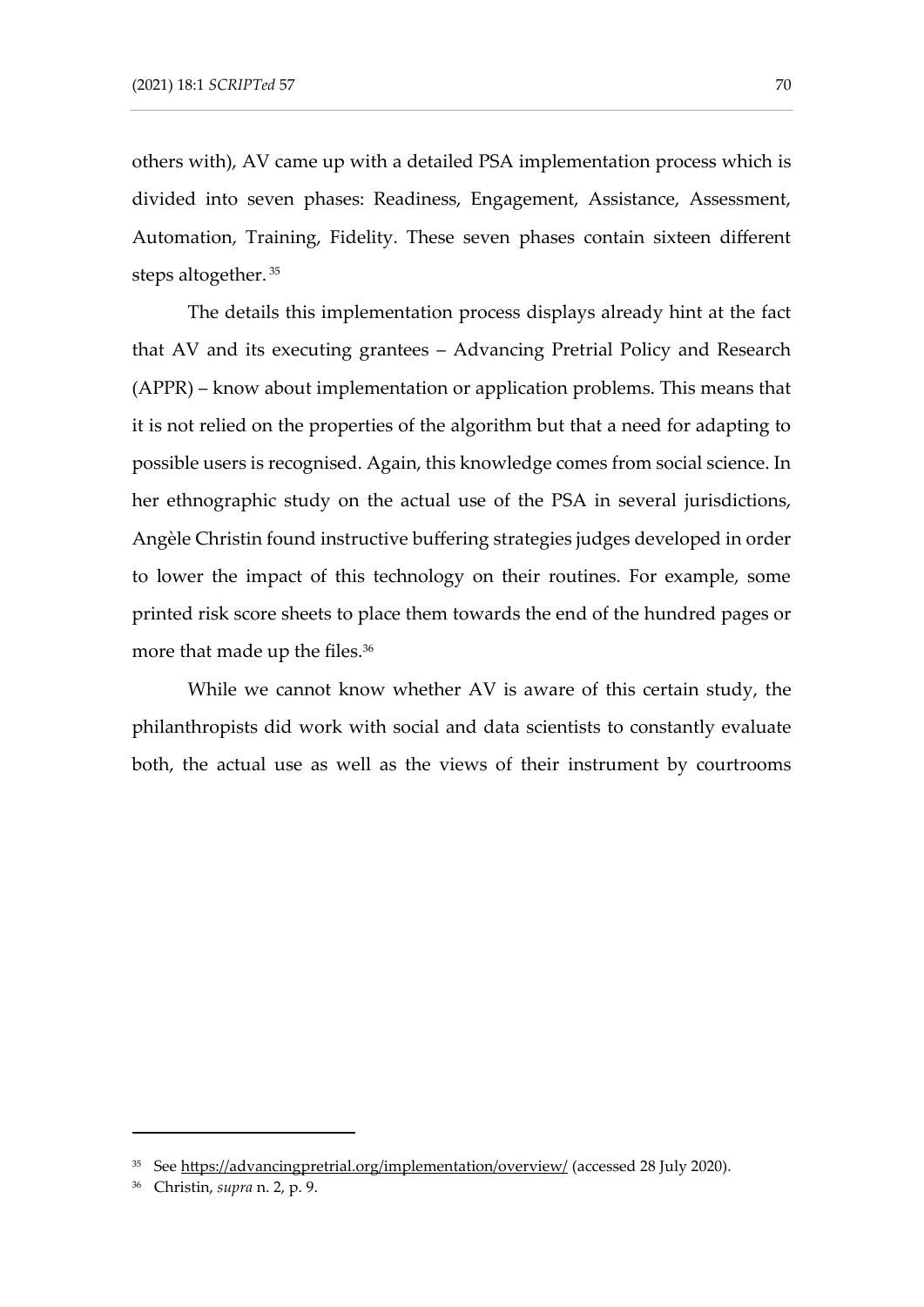professionals.<sup>37</sup> Here, it is explicitly referred to organisational sociology. <sup>38</sup> Thus, AV and its partners do not only strive for the best technology but weigh in such things as "courtroom culture". A "courtroom workgroup", this is taken directly from organizational sociology, was not made up of judges, prosecutors, and defenders, but must include pretrial officers which usually were overlooked: "pretrial staff have not traditionally been classified a member of the courtroom work group but their role of completing pretrial risk assessments for defendants can contribute to other legal actors' holistic understanding about a defendant and potentially shape collective discretion within the courtroom work group. Without a shared understanding of the utility of the tool, its value and use may be compromised".<sup>39</sup> Such a shared understanding in terms of informal and implicit rules is what the term "organizational culture" refers to.

Because this evaluation study is listed on the operating organization's website, it is likely that it was considered. Conversely, a reliance on the benefits of machine learning alone becomes rather unlikely. Such a stance is proposed by Thomas et al., namely to search for machine learning algorithms "that provide

<sup>37</sup> Matthew DeMichele et al., "What Do Criminal Justice Professionals Think About Risk Assessment at Pretrial?" (2018), available at [https://papers.ssrn.com/sol3/papers.cfm?abstract\\_id=3168490](https://papers.ssrn.com/sol3/papers.cfm?abstract_id=3168490) (accessed 28 July 2020); Matthew DeMichele et al., "The Intuitive-Override Model. Nudging Judges Toward Pretrial Risk Assessment Instruments" (2018), available at [https://papers.ssrn.com/sol3/papers.cfm?abstract\\_id=3168500](https://papers.ssrn.com/sol3/papers.cfm?abstract_id=3168500) (accessed 28 July 2020); Matthew DeMichele et al., "The Public Safety Assessment. A Re-Validation and Assessment of Predictive Utility and Differential Prediction by Race and Gender in Kentucky" (2018), available at [https://papers.ssrn.com/sol3/papers.cfm?abstract\\_id=3168452](https://papers.ssrn.com/sol3/papers.cfm?abstract_id=3168452) (accessed 28 July 2020); Megan T. Stevenson, "Assessing Risk Assessment in Action" (2018) (103) *Minnesota Law Review* 303-384.

<sup>&</sup>lt;sup>38</sup> Paul J. DiMaggio and Walter W. Powell, "The Iron Cage Revisited: Institutional Isomorphism and Collective Rationality in Organizational Fields" (1983) 48(2) *American Sociological Review*  147-160.

<sup>39</sup> Matthew DeMichele et al., "What Do Criminal Justice Professionals Think About Risk Assessment at Pretrial?" (2018), available at [https://papers.ssrn.com/sol3/papers.cfm?abstract\\_id=3168490](https://papers.ssrn.com/sol3/papers.cfm?abstract_id=3168490) (accessed 28 July 2020), p. 4.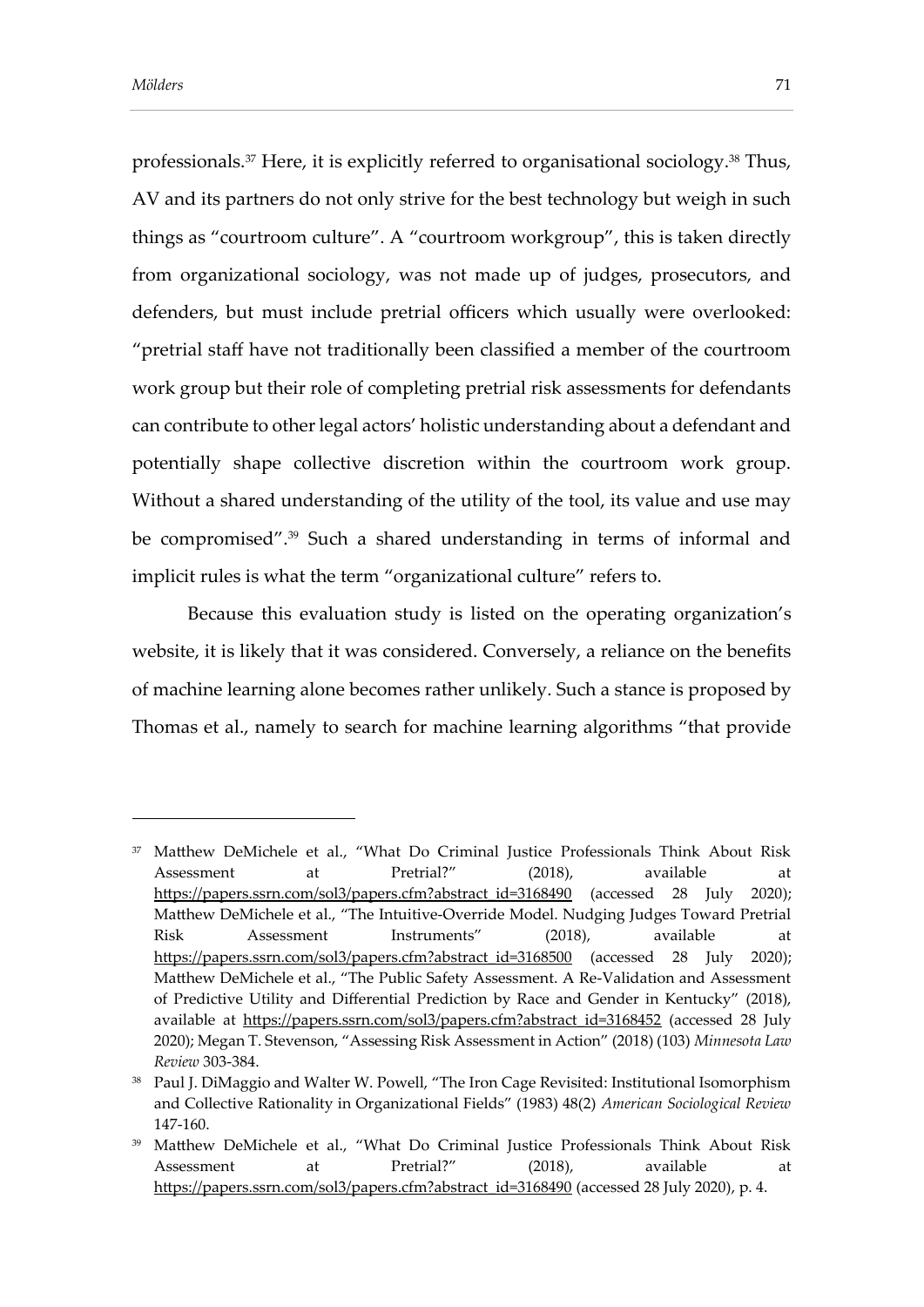their users with the ability to easily (that is, without requiring additional data analysis) place limits on the probability that the algorithm will produce any specified undesirable behavior". <sup>40</sup> Will Knight holds that this approach is hardly able to solve the problem of algorithms misbehaving, not least "because there's no guarantee organizations deploying AI will adopt such approaches when they can come at the cost of optimal performance".<sup>41</sup> This hints at the problem that any novelty has to be translated within organizations, another considerable aspect of an algorithm's life after launch.<sup>42</sup>

Of course, it is not that fairness as a problem has disappeared. Yet, it is striking that the proper use of this risk assessment instrument by courtroom professionals has become central. For every new jurisdiction that declares itself ready to implement the PSA, a Technical Assistance (TA) team is offered helping to adapt the algorithm with regard to both, "standard operating practices and courtroom culture".<sup>43</sup> Thereby, two things are enabled at the same time: On the local level, the algorithm is tailored to the specific needs on-site. Furthermore, this allows the entire project to "scale up." Philanthropists are often confronted with the expectation to make the *world* a better place but then have to work on specific, locally limited projects.<sup>44</sup> Being prepared for adaptations due to

<sup>40</sup> Philip S. Thomas et al., "Preventing undesirable behavior of intelligent machines" (2019) 366(6468) *Science* 999-1004, p. 1003.

<sup>41</sup> Will Knight, "Researchers Want Guardrails to Help Prevent Bias" (2019), available at <https://www.wired.com/story/researchers-guardrails-prevent-bias-ai/> (accessed 24 July 2020).

<sup>42</sup> See Barbara Czarniawska and Bernward Joerges, "Travels of Ideas" in Barbara Czarniawska and Guje Sevón (eds.), *Translating organizational change* (Berlin, New York: de Gruyter, 1996), pp. 13-48; Tammar B. Zilber, "Institutional maintenance as narrative acts" in Thomas B. Lawrence (ed.), *Institutional Work: Actors and Agency in Institutional Studies of Organizations* (Cambridge: Cambridge University Press, 2009), pp. 205-235.

<sup>43</sup> De Michele et al., *supra* n. 31.

<sup>44</sup> This is the core idea of Philanthrocapitalism: Matthew Bishop and Michael Green, *Philanthrocapitalism. How Giving Can Save the World* (New York: Bloomsbury Press, 2008). For problems of organising philanthrocapitalism see Marc Mölders, "Changing the World by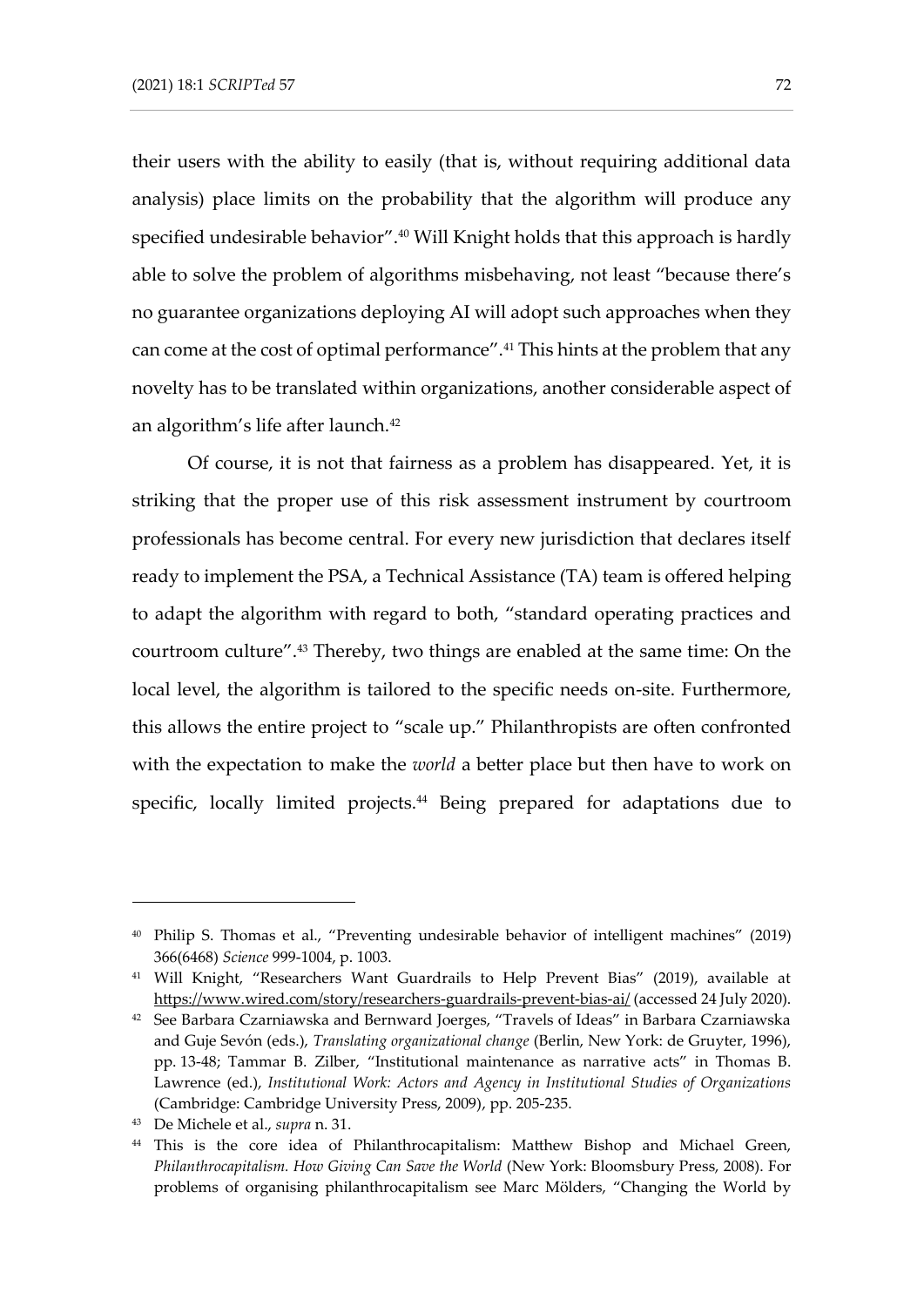operative as well as cultural differences appears as a "stairway to scalability". Furthermore, this illustrates that scale does not mean size. Scaling up does not equal replicating a standardized solution, but rather to recognize regional and other differences.<sup>45</sup> Again, this does not match the naivety solutionism assumes.

## **4 Discussion**

Both examples discussed do not show machines replacing human (read: judicial) decision-making, we are not (yet) talking about "robot judges". <sup>46</sup> What we do witness, though, is a kind of enhancing human decisions with a certain quality. Of course, to make judges actually use the algorithm (and not use buffering strategies) is risky because it implies communicating that there is something wrong with the way judges routinely act. In section 2 we already saw judge's more general resistance against numerical assistance. What the PSA intends to do is make the (especially seasoned) judge reflect his or her intuition as this is seen as the point at which bias enters. The algorithm should disrupt or irritate this "autopilot mode" and make them reflect their reasoning. $47$  An evaluation study called "Nudging Judges Toward Pretrial Risk Assessment Instruments" does not rely on technology design in the first place.<sup>48</sup> Instead, this issue is worked on in meetings and training in which legal professionals are rather talked

Changing Forms? How Philanthrocapitalist Organizations Tackle Grand Challenges" (2020), available at<https://osf.io/preprints/socarxiv/xh46a/> (Accessed 24 July 2020).

<sup>45</sup> Pratima Bansal, Anna Kim, and Michael O. Wood, "Hidden in Plain Sight: The Importance of Scale in Organizations' Attention to Issues" (2018) 43(2) *Academy of Management Review* 217- 241, p. 233.

<sup>&</sup>lt;sup>46</sup> But see<https://www.wired.com/story/can-ai-be-fair-judge-court-estonia-thinks-so/> (accessed 28 July 2020).

<sup>&</sup>lt;sup>47</sup> Marc Mölders, "Irritation expertise. Recipient design as instrument for strategic reasoning" (2014) 2(1) *European Journal of Futures Research* 32.

<sup>48</sup> Matthew DeMichele et al., "The Intuitive-Override Model. Nudging Judges Toward Pretrial Risk Assessment Instruments" (2018), available at [https://papers.ssrn.com/sol3/papers.cfm?abstract\\_id=3168500](https://papers.ssrn.com/sol3/papers.cfm?abstract_id=3168500) (accessed 28 July 2020).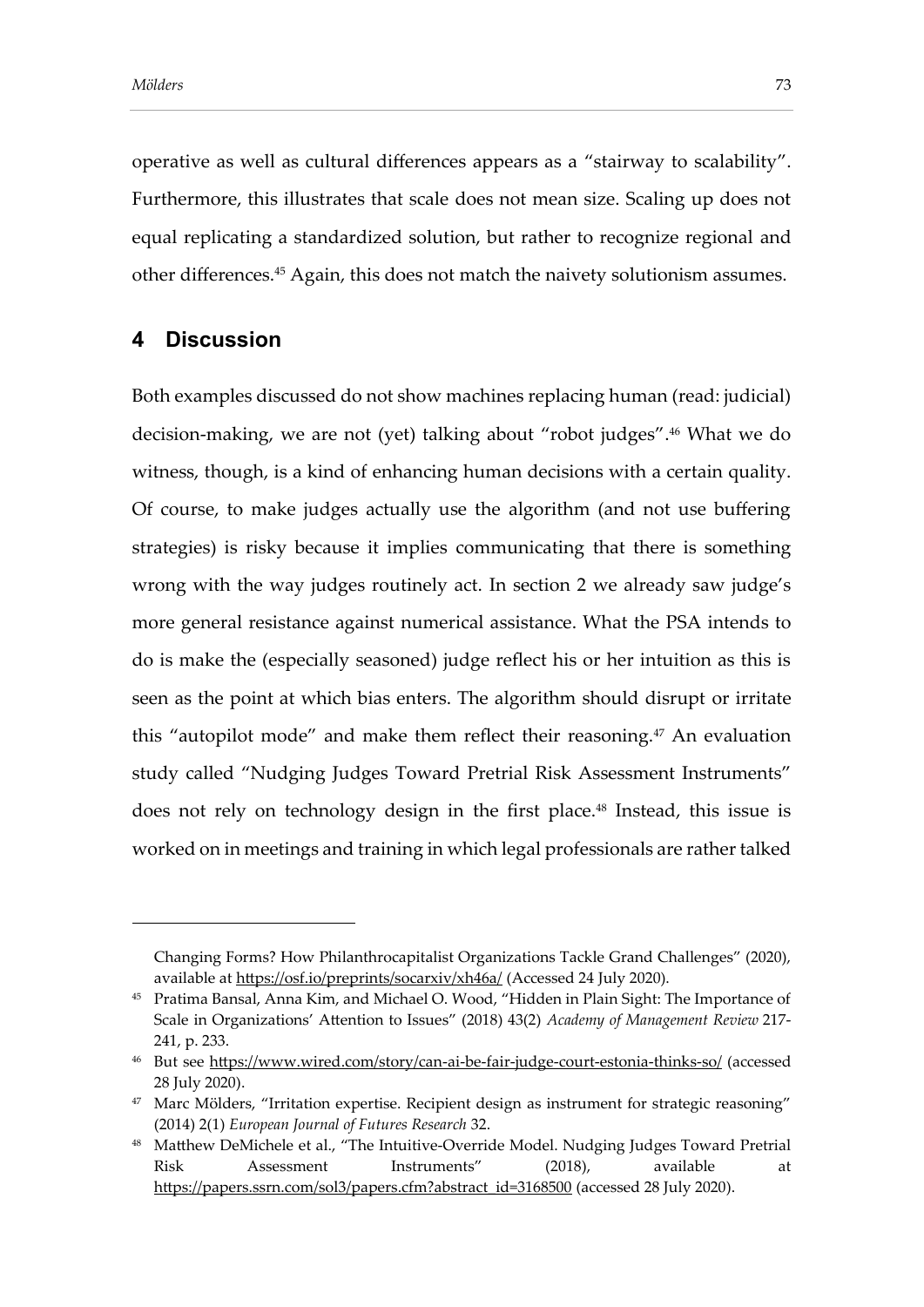than nudged into proper application ("researcher-judge feedback loops"). This is even more remarkable as such face-to-face interactions are precisely what the algorithm is meant to replace: the defendant interview.

By far, this conclusion is not only drawn in a single evaluation study. Nonprofit organisation "Partnership on AI" issued a report that recommends "Users of risk assessment tools must attend trainings on the nature and limitations of the tools".<sup>49</sup> Even studies supporting the claim that algorithmic risk assessments can often outperform human predictions of reoffending emphasise non-technical opportunities. Because the typical justice setting hardly offers feedback opportunities, judges usually never find out what happens to those they sentenced. Therefore, Lin et al. put forward that jurisdictions could create a learning environment by requiring that judges express and record their intuitive estimates of risk and by providing regular feedback on past predictions. "With that information, judges could, for example, see the actual postrelease recidivism rate of those that they had deemed 'high risk.' […] [T]his feedback could correct tendencies to overpredict recidivism". <sup>50</sup> Understood this way, feedback is conceived of as a social or organisational rather than a technical solution for the problem of a judges' overreliance on his or her routine.

Thus, it is worked on the human rather than technical irritability. Therefore, exchanges between judges and these algorithms cannot be treated as

<sup>49</sup> Partnership on AI, "Report on Algorithmic Risk Assessment Tools in the U.S. Criminal Justice System" (2019), available a[t https://www.partnershiponai.org/report-on-machine-learning-in](https://www.partnershiponai.org/report-on-machine-learning-in-risk-assessment-tools-in-the-u-s-criminal-justice-system/)[risk-assessment-tools-in-the-u-s-criminal-justice-system/](https://www.partnershiponai.org/report-on-machine-learning-in-risk-assessment-tools-in-the-u-s-criminal-justice-system/) (accessed 24 July 2020), p. 26. See also Jennifer Skeem, Nicholas Scurich, and John Monahan, "Impact of risk assessment on judges' fairness in sentencing relatively poor defendants" (2020) 44(1) *Law and Human Behavior*  51-59.

<sup>50</sup> Zhiyuan "Jerry" Lin et al., "The limits of human predictions of recidivism" (2020) 6(7) *Science advances* 1-8, p. 5.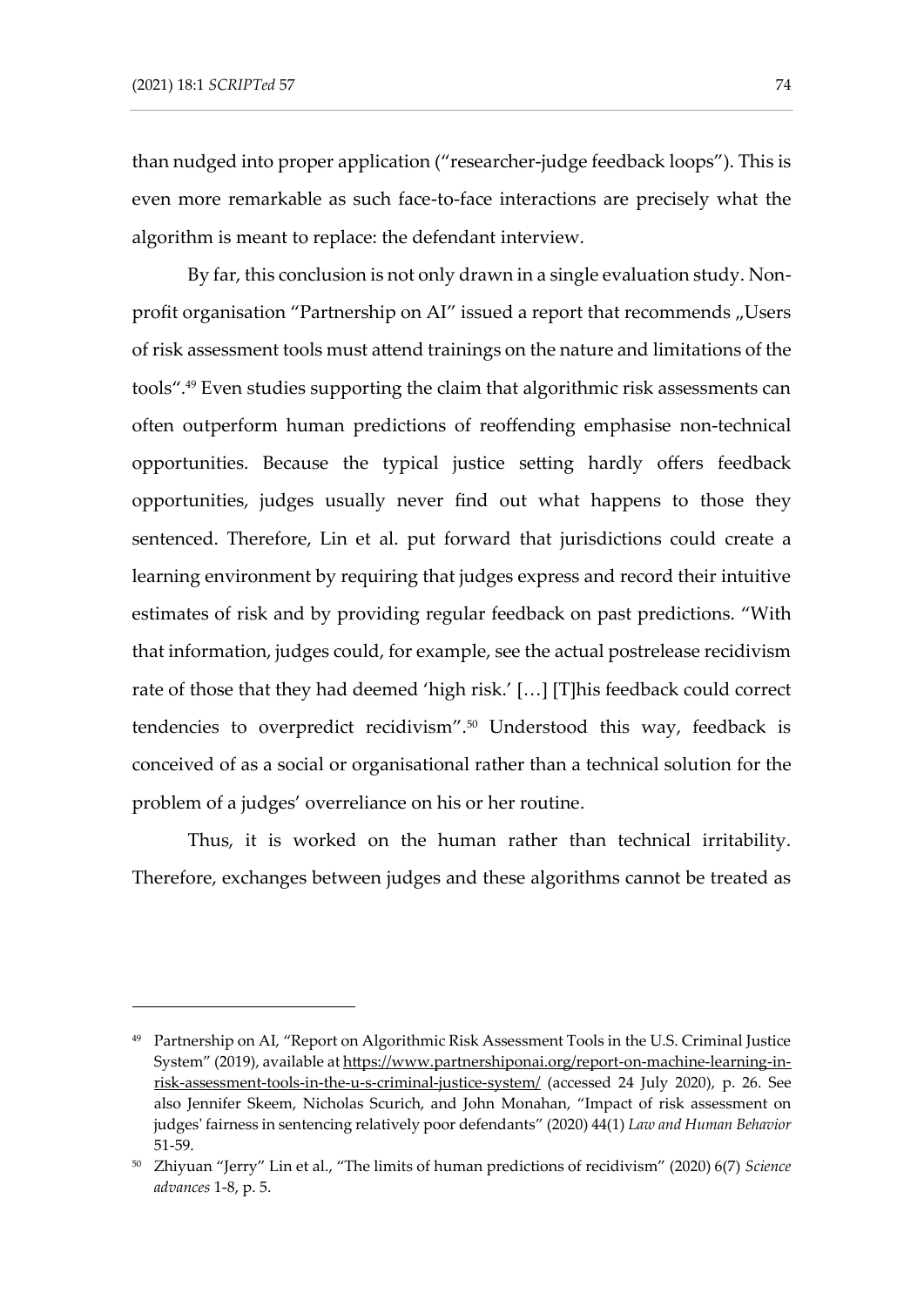"artificial communication" according to Elena Esposito  $(2017).<sup>51</sup>$  This is given when "the interlocutor (…) has a sufficiently complex structure for the interaction to produce information different from what the user already knows, and this information is attributed to the partner."<sup>52</sup> It is about "the production of appropriate and informative surprises". <sup>53</sup> To come as a surprise, though, there are trainings and meetings – not technology in a narrower sense. Designing trainings and meetings rather resembles social engineering.<sup>54</sup> In a similar vein, Stefan Meißner (2017) defines technology as a scheme used to observe the world according to the distinction of controllable/uncontrollable. This allows him to conceptually incorporate "technologies of the social", e.g. the installation of conversation techniques to attempt at controlling stubborn human beings.<sup>55</sup>

Elaborating on the problem of fairness and possibly corresponding solutions lead to comparable results. Technologists and non-technologists seem to agree that fairness is not just hard to translate into code but is a matter of law and politics in the first place. This is not to say that there is no such thing as proposals for more or less purely technological solutions. Several aspects within the debate around "explainability" could serve as examples. Here, algorithms are to be developed that not only give the reasons for a certain result but come up with recommendations on how to change it ("counterfactual explanations").<sup>56</sup>

<sup>&</sup>lt;sup>51</sup> Elena Esposito, "Artificial Communication? The Production of Contingency by Algorithms" (2017) 46(6) *Zeitschrift für Soziologie* 249-265.

<sup>52</sup> *Ibid.*, p. 258.

<sup>53</sup> *Ibid.*, p. 257.

<sup>54</sup> On social engineering see Thomas Etzemüller, *Alva and Gunnar Myrdal. Social Engineering in the Modern World* (Lanham: Lexington Books, 2014).

<sup>55</sup> Stefan Meißner, *Techniken des Sozialen. Gestaltung und Organisation des Zusammenarbeitens in Unternehmen* (Wiesbaden: Springer VS, 2017); my translation.

<sup>56</sup> Sandra Wachter, Brent Mittelstadt, and Chris Russell, "Counterfactual Explanations without Opening the Black Box. Automated Decisions and the GDPR" (2018) 31(2) *Harvard Journal of Law & Technology* 31 (2) 841-887. The same authors stress the importance that the technical and the legal community learn from each other: The use and limits of interpretation and the use and limits of statistics. Therefore, they "propose summary statistics that describe 'conditional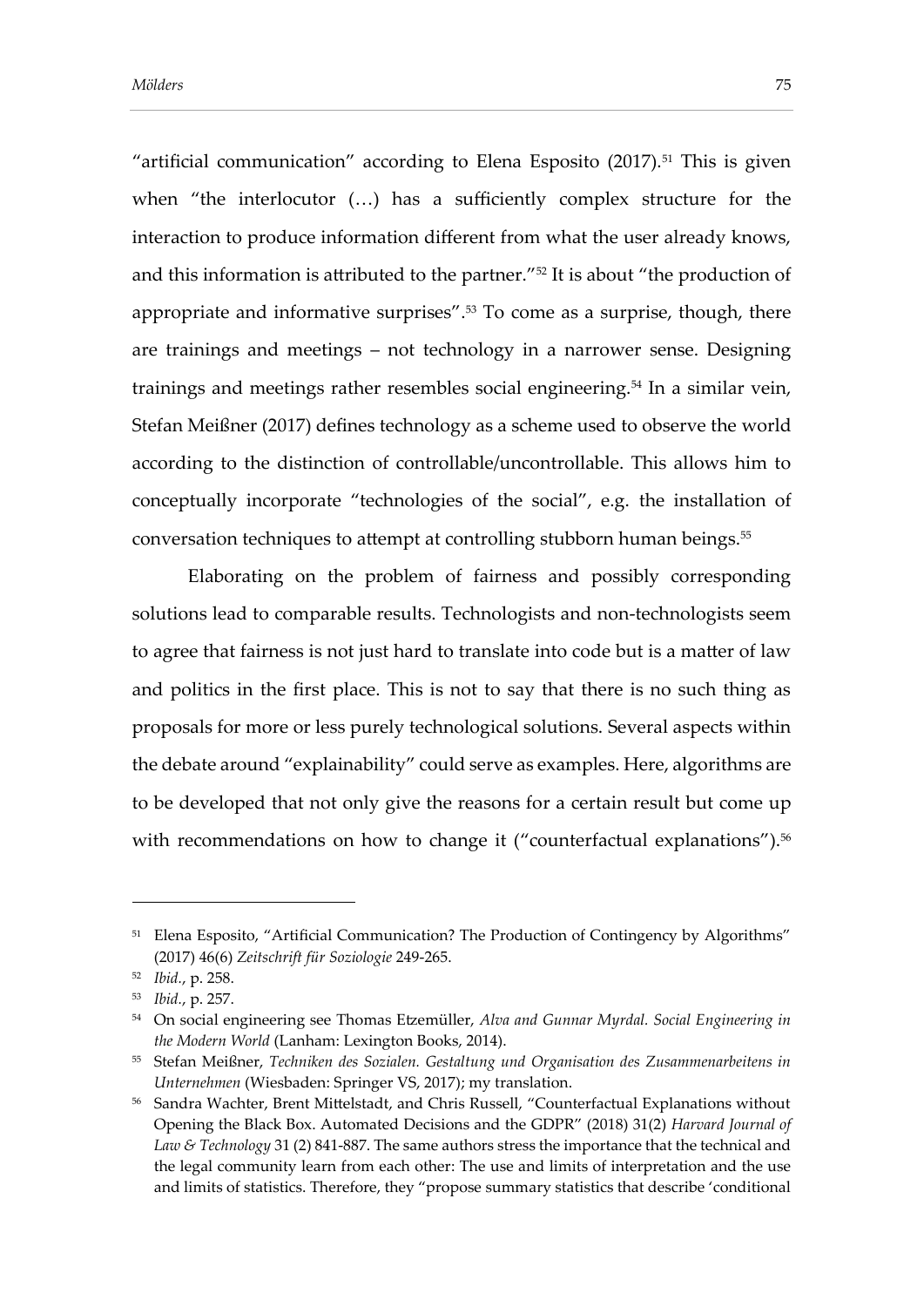"Actionable Recourse" as a model adds to that an exclusive focus on modifiable results in terms of changeable/unchangeable (e.g. college degree vs. gender).<sup>57</sup> We might view a college degree as a changeable factor, but if gender or age show a massive impact on a certain result, things turn out differently. Recently, Sandra Wachter and Brent Mittelstadt took an additional step by discussing a right to "reasonable inferences".<sup>58</sup> Of course, explainability only makes sense when there are reiterative engagements – e.g. credit card applications where one can apply again when rejected. Obviously, this is not the case in sentencing or in decisions concerning recidivism.

Even proposals strongly reminding of technological solutionism are not considered in isolation. Cultural anthropologist Madeleine Clare Elish gets to the heart of it when she puts it this way: "The question of 'What it means for an algorithm to be fair?' does not have a technical answer alone".<sup>59</sup> While this does not come as a surprise from cultural studies, the preceding has shown that even contributions from statistics, computer and information science point to the necessity to look beyond their home ground.

demographic disparity' (CDD) […] as a baseline for evidence to ensure a consistent procedure for assessment (but not interpretation) across cases involving potential discrimination caused by automated systems". See Sandra Wachter, Brent Mittelstadt, and Chris Russell, "Why Fairness Cannot Be Automated: Bridging the Gap Between EU Non-Discrimination Law and AI" (2021) 41 *Computer Law & Security Review*, p.6.

<sup>57</sup> Alexander Spangher and Berk Ustun, "Actionable Recourse in Linear Classification. Proceedings of the 5th Workshop on Fairness, Accountability and Transparency in Machine Learning" (2018), available at [https://econcs.seas.harvard.edu/files/econcs/files/spangher\\_fatml18.pdf](https://econcs.seas.harvard.edu/files/econcs/files/spangher_fatml18.pdf) (accessed 28 July 2020).

<sup>&</sup>lt;sup>58</sup> Sandra Wachter and Brent Mittelstadt, "A Right to Reasonable Inferences. Re-Thinking Data Protection Law in the Age of Big Data and AI" (2019) 2019(2) *Columbia Business Law Review* 1- 130.

<sup>&</sup>lt;sup>59</sup> This citation is retrieved from [https://www.wired.com/story/what-does-a-fair-algorithm](https://www.wired.com/story/what-does-a-fair-algorithm-look-like)[look-like](https://www.wired.com/story/what-does-a-fair-algorithm-look-like) (accessed 28 July 2020). See also, Madeleine Clare Elish and danah boyd, "Situating Methods in the Magic of Big Data and Artificial Intelligence" (2018) 85(1) *Communication Monographs* 57-80.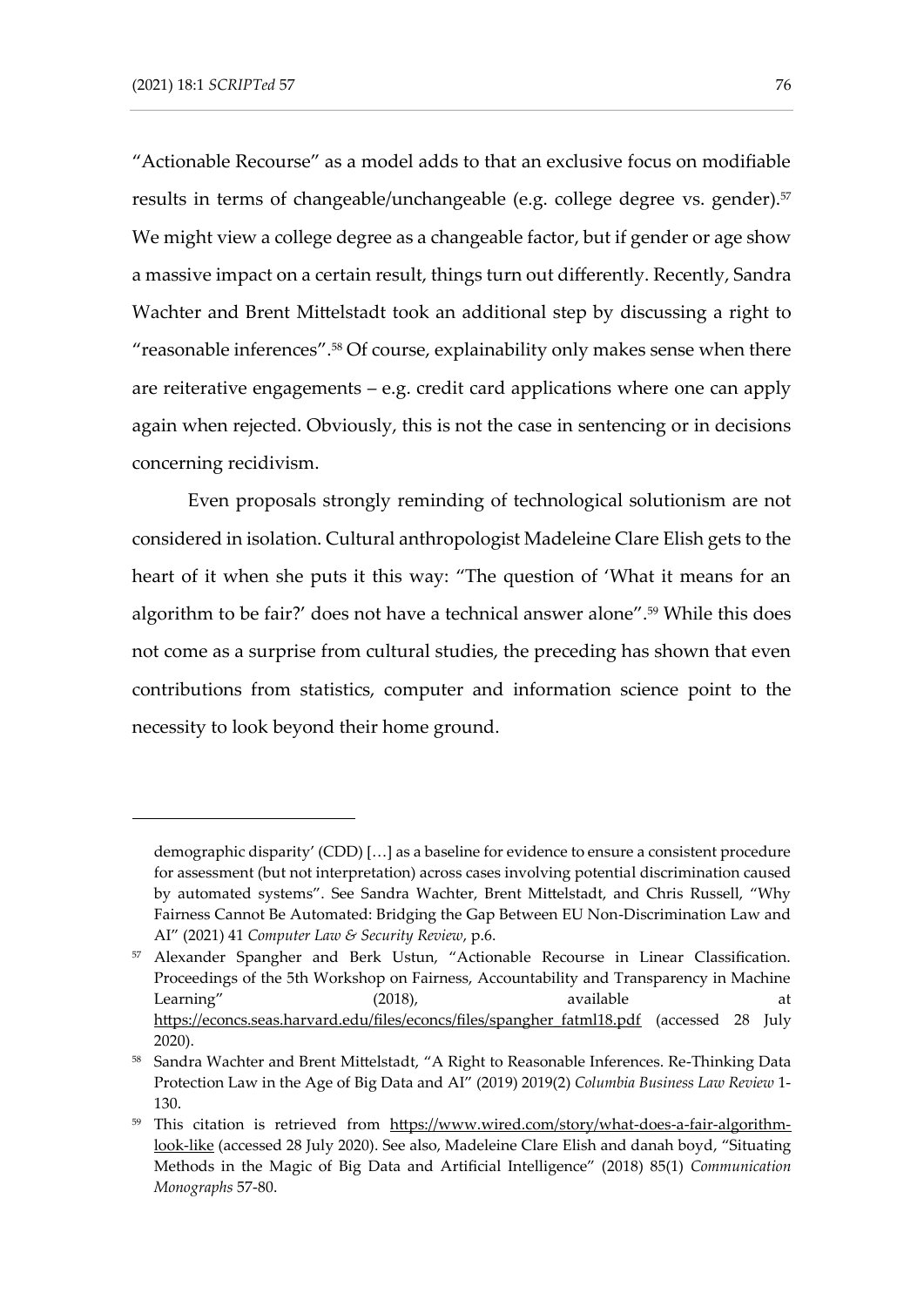## **5 Conclusions**

This article set out by casting doubt on the assumption that the spreading use of algorithms within courts serves as a clear case in terms of solutionism. The application of two of the most prominent examples, COMPAS and the PSA, lead to distinct kinds of problems after they have been launched: fairness (COMPAS) and appropriate usage (PSA). Solutions discussed for both were not technological by default. Surprisingly, especially regarding the different nature of these problems, in both cases conversations, such as meetings, training, stakeholder participation, or the like are deemed most appropriate. Even reviving Athenian citizen councils – selecting representatives by lot – is put forward as a model to come to societally sound decisions on algorithms.<sup>60</sup> Apparently, there is a broad consensus towards algorithm regulation. A blind spot seems to be that there is not much interest in algorithms (and their regulation) in both society and politics but that this remains a topic for experts. When even data scientists call for a societal debate, it might be about time to get it started.

Maybe data science's patience is tested too much. It seems as if Richard Berk and his colleagues waited for politics to assume responsibility to involve stakeholders. In the meantime, there are papers proposing "almost politically acceptable" risk assessments.<sup>61</sup> One example for a risk procedure on which a sufficient number of stakeholders agree could (i.e. almost politically acceptable)

 $60$  See Federica Carugati, "A Council of Citizens Should Regulate Algorithms" (2020), available at <https://www.wired.com/story/opinion-a-council-of-citizens-should-regulate-algorithms/> (accessed 24 July 2020). The author refers to Federica Carugati, *Creating a constitution. Law, democracy, and growth in ancient Athens* (Princeton: Princeton University Press, 2019); Scott E. Page, *The Difference. How the Power of Diversity Creates Better Groups, Firms, Schools, and Societies* (Princeton: Princeton University Press, 2008).

<sup>61</sup> Berk and Elzarka, *supra* n. 26.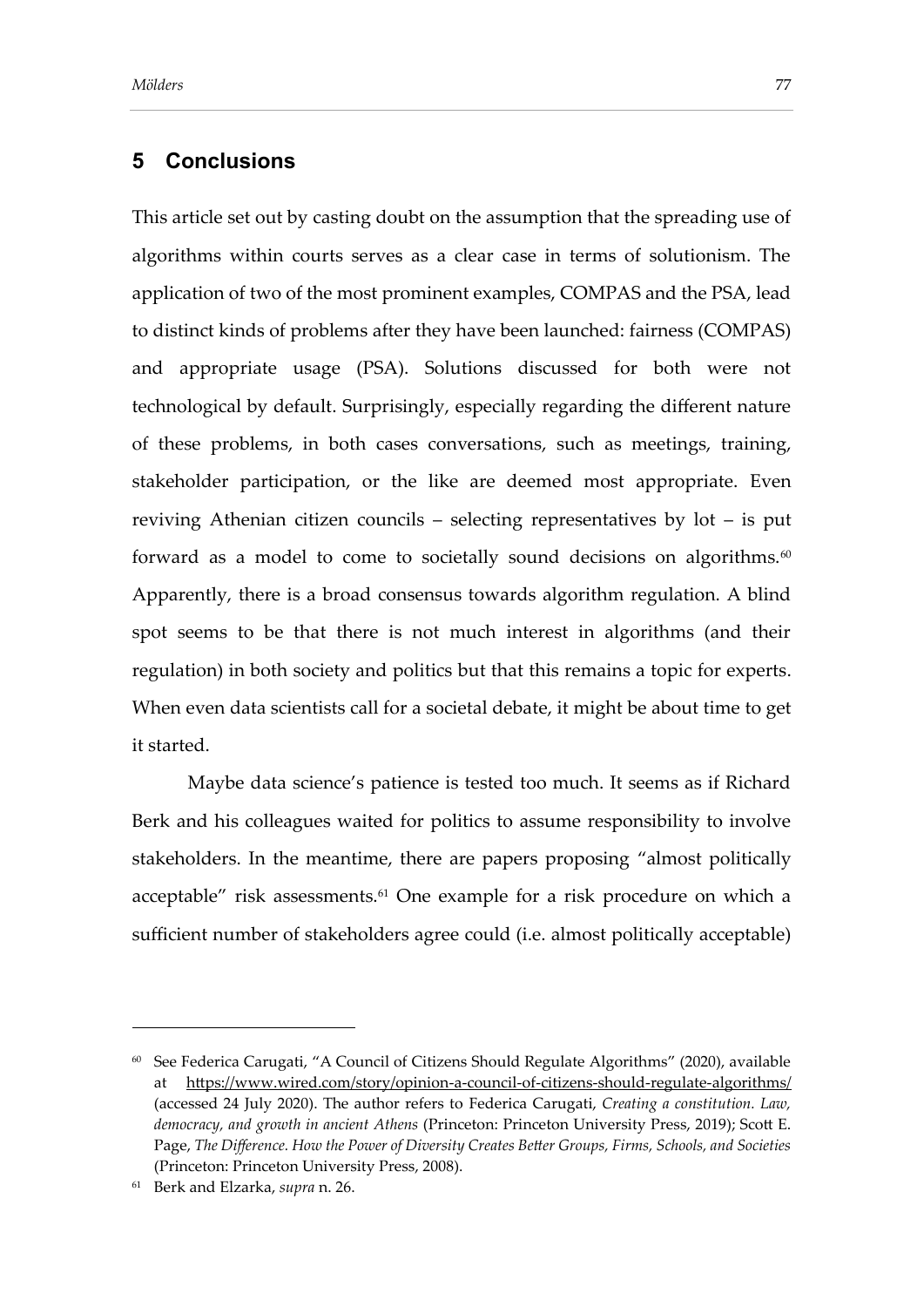would be to treat all potential offenders as if they are white. Practically this would mean to train the risk algorithm with data from the most privileged group. <sup>62</sup> In another paper, a formal framework is added. $63$  In this, the same author remains cognisant about social barriers: "However, the pareto improvement that results must pass political and legal muster before our proposals could properly be implemented. These challenges have yet to be addressed and could well be contentious".<sup>64</sup>

To be precise, comparing technical solutions with social ones, such as deliberative formats, does not mean to waive control usually associated with (working) technology. Instead, we have to expect that training judges in properly using a recidivism score or involving societal stakeholders in procedures is done in a highly controlled manner.

It is this point at which social sciences enter. Discussions around "Public Sociology" demanded from social scientists to get involved when issues of public interest are at stake.<sup>65</sup> The cases discussed rather showed a demand for social scientific expertise from practical sites. Here, sociologists and others were not asked as critical observers but as experts for assessing whether targets are met, for measuring impact, evaluating measures, analysing huge amounts of data, collecting evidence, supporting acceptability, and much more.

<sup>62</sup> *Ibid*., pp. 20-21.

<sup>63</sup> Richard Berk and Arun Kumar Kuchibhotla, "Improving Fairness in Criminal Justice Algorithmic Risk Assessments Using Conformal Prediction Sets" (2020), available at <https://arxiv.org/abs/2008.11664> (accessed 22 September 2020).

<sup>64</sup> *Ibid.*, p. 21.

<sup>65</sup> Michael Burawoy, "For Public Sociology" in Dan Clawson et al. (eds.), *Public Sociology: Fifteen Eminent Sociologists Debate Politics and the Profession in the Twenty-first Century* (Berkeley: University of California Press, 2007), pp. 23-66.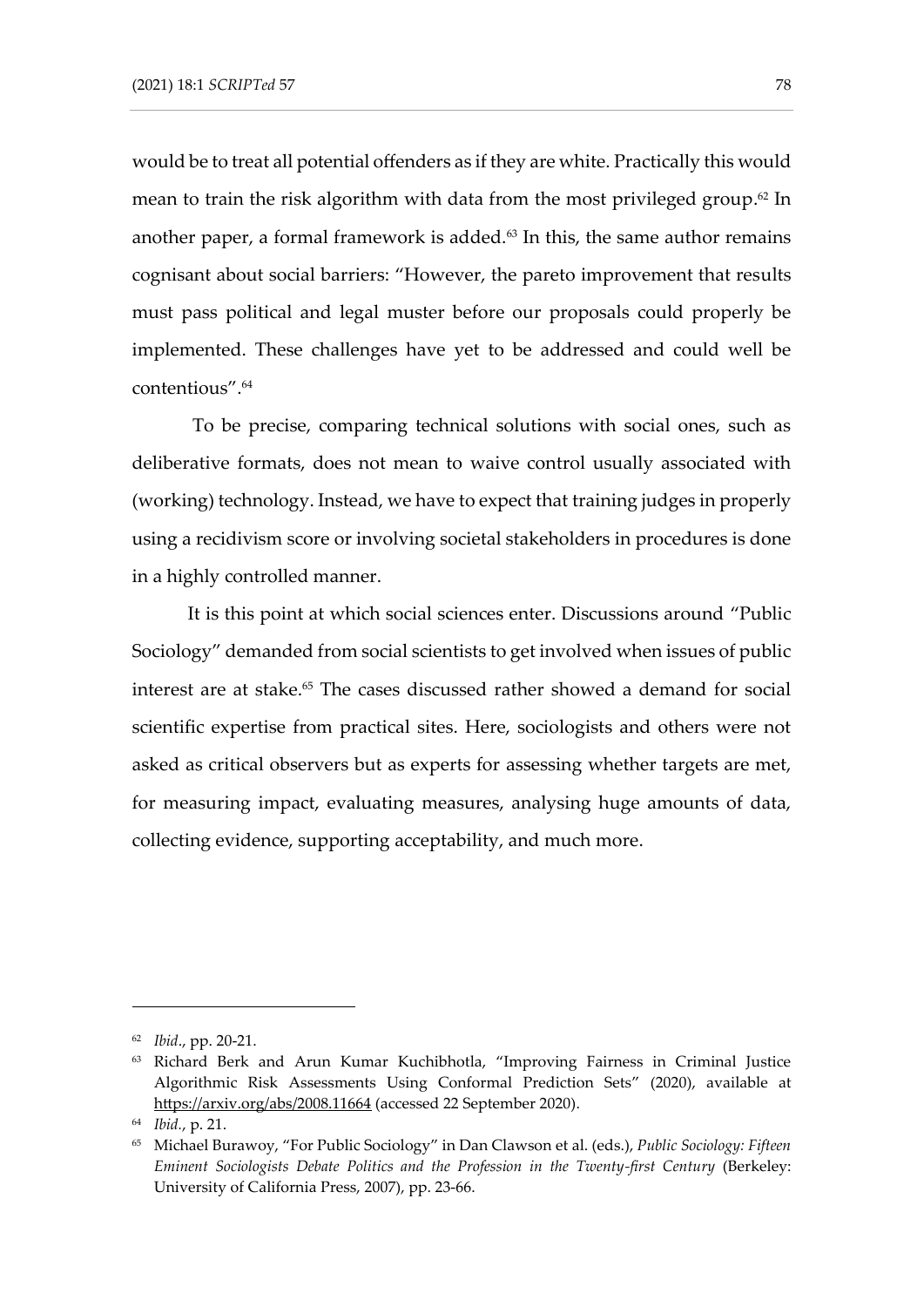Albeit having examined only a tiny fraction, these results call for attention to look twice whether current attempts at making the world a better place actually put technology in the driver's seat.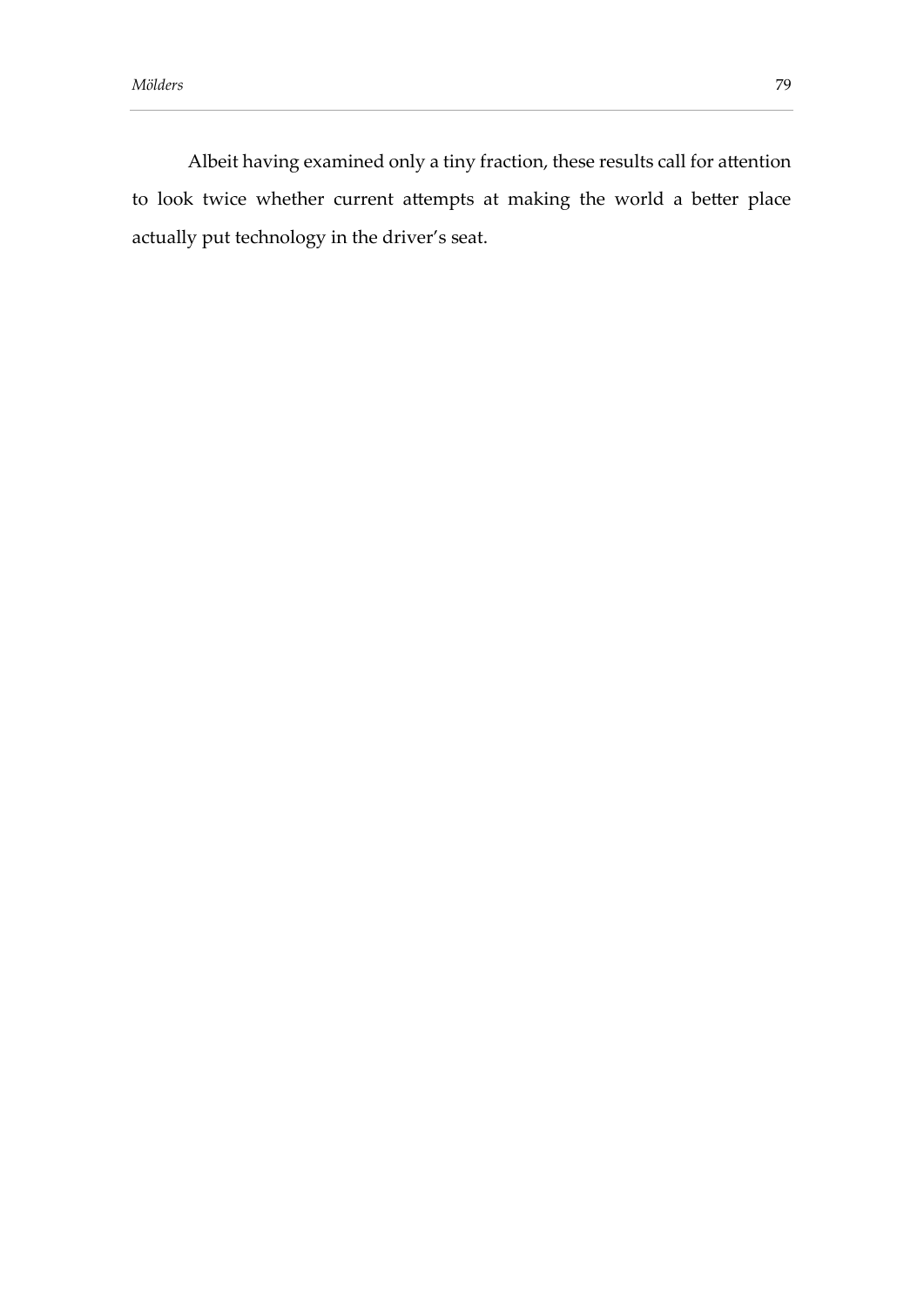## **6 Appendix**

#### **6.1 Research Papers on COMPAS**

- Angwin, J., Larson, J., Mattu, S., & Kirchner, L. (2016). Machine Bias: There is software that is used across the county to predict future criminals. And it is biased against blacks. Retrieved from [https://www.propublica.org/article/machine-bias](https://www.propublica.org/article/machine-bias-risk-assessments-in-criminal-sentencing)[risk-assessments-in-criminal-sentencing](https://www.propublica.org/article/machine-bias-risk-assessments-in-criminal-sentencing)
- Berk, R., Heidari, H., Jabbari, S., Kearns, M., & Roth, A. (2018). Fairness in Criminal Justice Risk Assessments: The State of the Art. *Sociological Methods & Research*, *50*(1), 3–44.<https://doi.org/10.1177/0049124118782533>
- Brennan, T., Dieterich, W., & Ehret, B. (2009). Evaluating the Predictive Validity of the Compas Risk and Needs Assessment System. *Criminal Justice and Behavior*, *36*(1), 21–40.<https://doi.org/10.1177/0093854808326545>
- Chouldechova, A. (2017). Fair Prediction with Disparate Impact: A Study of Bias in Recidivism Prediction Instruments. *Big Data*, *5*(2), 153–163. <https://doi.org/10.1089/big.2016.0047>
- Corbett-Davies, S., & Goel, S. (2018). The Measure and Mismeasure of Fairness: A Critical Review of Fair Machine Learning. Retrieved from <https://arxiv.org/pdf/1808.00023>
- Dressel, J., & Farid, H. (2018). The accuracy, fairness, and limits of predicting recidivism. *Science Advances*, *4*(1), 1-5.<https://doi.org/10.1126/sciadv.aao5580>
- Fenton, N. E., & Neil, M. (2018). Criminally Incompetent Academic Misinterpretation of Criminal Data - and how the Media Pushed the Fake News. Retrieved from<https://www.researchgate.net/publication/322603937>
- Flores, A. W., Bechtel, K., & Lowenkamp, C. T. (2016). False Positives, False Negatives, and False Analyses: A Rejoinder to Machine Bias: There's Software Used across the Country to Predict Future Criminals. And It's Biased against Blacks. *Federal Probation*, *80*(2), 38–46.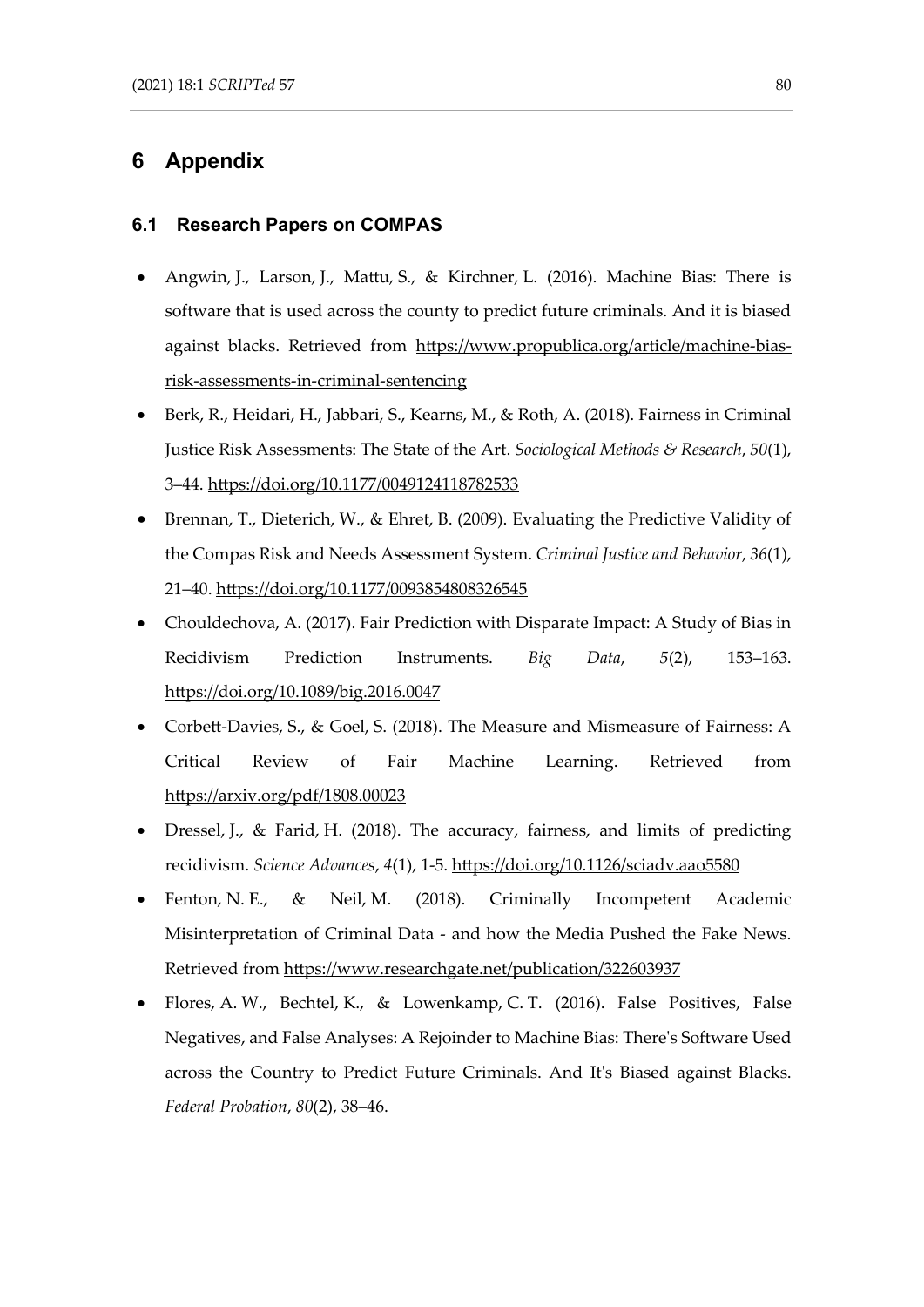- Goel, S., Shroff, R., Skeem, J. L., & Slobogin, C. (2018). The Accuracy, Equity, and Jurisprudence of Criminal Risk Assessment. Retrieved from [https://papers.ssrn.com/sol3/papers.cfm?abstract\\_id=3306723](https://papers.ssrn.com/sol3/papers.cfm?abstract_id=3306723)
- Lin, Z. J., Jung, J., Goel, S., & Skeem, J. (2020). The limits of human predictions of recidivism. *Science Advances*, *6*(7), 1-8.<https://doi.org/10.1126/sciadv.aaz0652>

#### **6.2 Research Papers on PSA<sup>66</sup>**

- Christin, A. (2017). Algorithms in practice: Comparing web journalism and criminal justice. *Big Data & Society*, *4*(2), 1-14[. https://doi.org/10.1177/2053951717718855](https://doi.org/10.1177/2053951717718855)
- DeMichele, M., Baumgartner, P., Barrick, K., Comfort, M., Scaggs, S., & Misra, S. (2018). What Do Criminal Justice Professionals Think About Risk Assessment at Pretrial? *SSRN Electronic Journal.* Advance online publication. <https://doi.org/10.2139/ssrn.3168490>
- DeMichele, M., Baumgartner, P., Wenger, M., Barrick, K., Comfort, M., & Misra, S. (2018). The Public Safety Assessment: A Re-Validation and Assessment of Predictive Utility and Differential Prediction by Race and Gender in Kentucky. *SSRN Electronic*  Journal. Advance online publication.<https://doi.org/10.2139/ssrn.3168452>
- DeMichele, M., Comfort, M., Misra, S., Barrick, K., & Baumgartner, P. (2018). The Intuitive-Override Model: Nudging Judges Toward Pretrial Risk Assessment Instruments. *SSRN Electronic Journal.* Advance online publication. <https://doi.org/10.2139/ssrn.3168500>
- Redcross, C., & Henderson, B. (2019). Evaluation of Pretrial Justice System Reforms That Use the Public Safety Assessment: Effects in Mecklenburg County, North Carolina. Retrieved from [https://www.mdrc.org/publication/evaluation-pretrial](https://www.mdrc.org/publication/evaluation-pretrial-justice-system-reforms-use-public-safety-assessment)[justice-system-reforms-use-public-safety-assessment](https://www.mdrc.org/publication/evaluation-pretrial-justice-system-reforms-use-public-safety-assessment)

<sup>66</sup> For an updated list of research on PSA see <https://advancingpretrial.org/psa/research/> (accessed 22 September 2020).